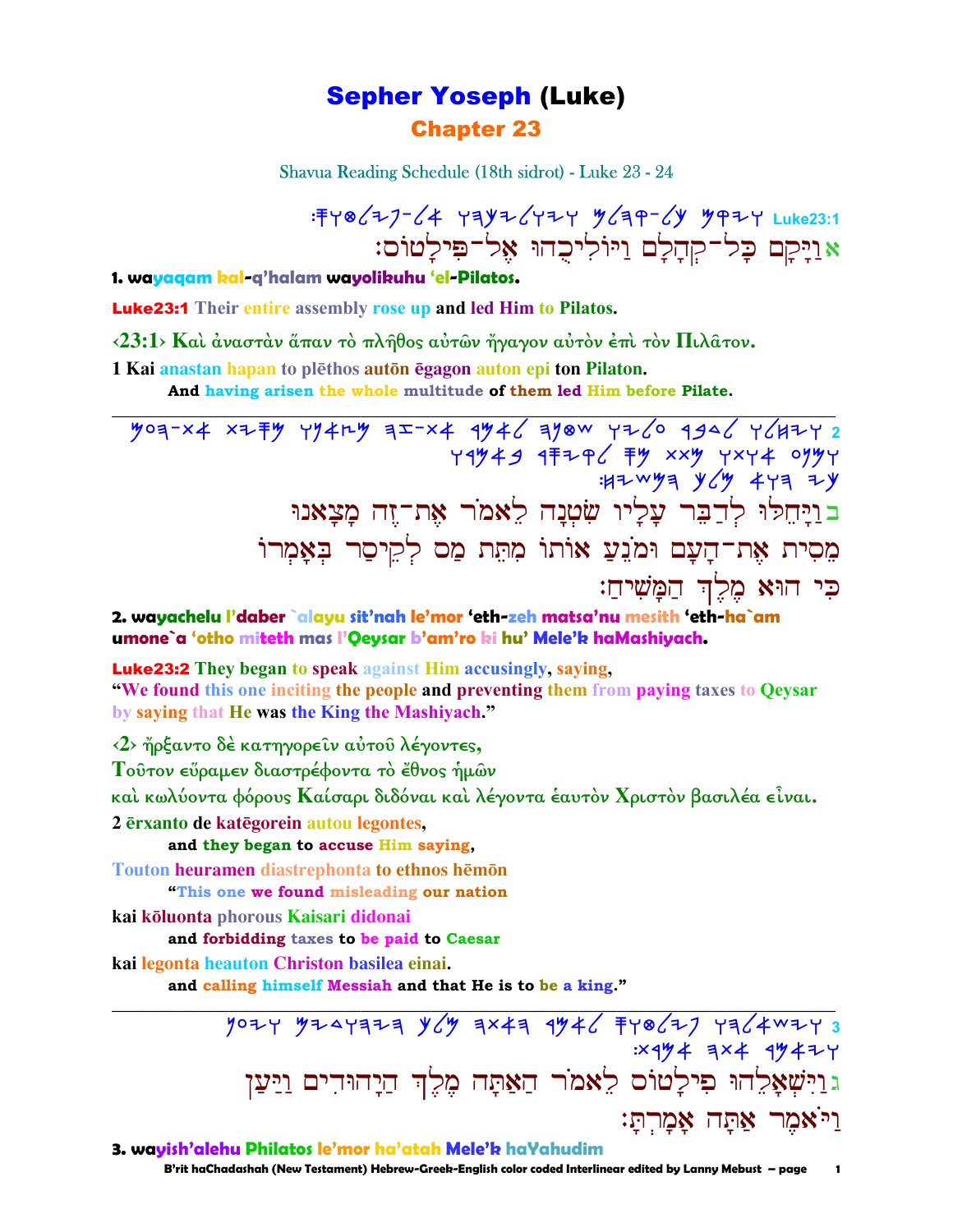### waya`an wayo'mer 'atah 'amar'at.

**Luke23:3** So Philatos asked Him, saying, "Are You the King of the Yahudim?" And He answered and said, "You have said it."

<3> ο δέ Πιλατος ήρώτησεν αύτον λέγων, Σύ εί ο βασιλεύς των 'Ιουδαίων; ό δέ άποκριθείς αύτω έφη, Σύ λέγεις.

3 ho de Pilatos erotesen auton legon. Sy ei ho basileus ton Ioudaion? and Pilate questioned Him saying, "Are you the King of the Jews?"

ho de apokritheis autō ephē, Sv legeis.

And having answered him He said, "You are saying."

דויאמר פילטוס אל־ראשי הכהנים וְאֵל־הֲמוֹן הַעַם לֹא־מַצָאתִי אַשִׁמַה בַּאִישׁ הַזֶּה:

4. wayo'mer Pilatos 'el-ra'shey hakohanim w'el-hamon ha`am lo'-matsa'thi 'ash'mah ba'ish hazeh.

Luke23:4 Then Pilatos said to the chief priests and the crowd of the people, "I have not found guilt with this man."

 $(4)$  ο δέ Πιλατος είπεν προς τους αρχιερείς και τους όχλους,

Ούδέν ευρίσκω αΐτιον έν τω ανθρώπω τούτω.

4 ho de Pilatos eipen pros tous archiereis kai tous ochlous, and Pilate said to the chief priests and the crowds,

Ouden heuriskō aition en tō anthrōpō toutō.

"I find no guilt in this man."

הּוְהֵם הִתְאַמְּצוּ לְדַבֵּר מַהִיחַ הוּא אֶת־הָעָם בִלַמִּדוֹ בִּכְל־יַהוּדֵה הַחֵל מִן־הַגַּלִיל וְעַד־הֵנַּה:

5. w'hem hith'am'tsu l'daber madiach hu' 'eth-ha`am b'lam'do b'kal-Yahudah hachel min-haGalil w'`ad-henah.

**Luke23:5** They intensified in speaking, "He seduces the people by His teaching in all of Yahudah, starting from the Galil and all the way to here!"

 $\langle 5 \rangle$  οι δέ έπίσχυον λέγοντες ότι Άνασείει τον λαον διδάσκων καθ' όλης της Ιουδαίας, καὶ ἀρξάμενος ἀπὸ τῆς Γαλιλαίας ἔως ὧδε.

5 hoi de epischuon legontes hoti Anaseiei ton laon

but they were insisting saying, "He incites the people,

didaskon kath' holes tes Ioudaias, kai arxamenos apo tes Galilaias heos hode. teaching throughout all of Judea having begun from Galilee to here."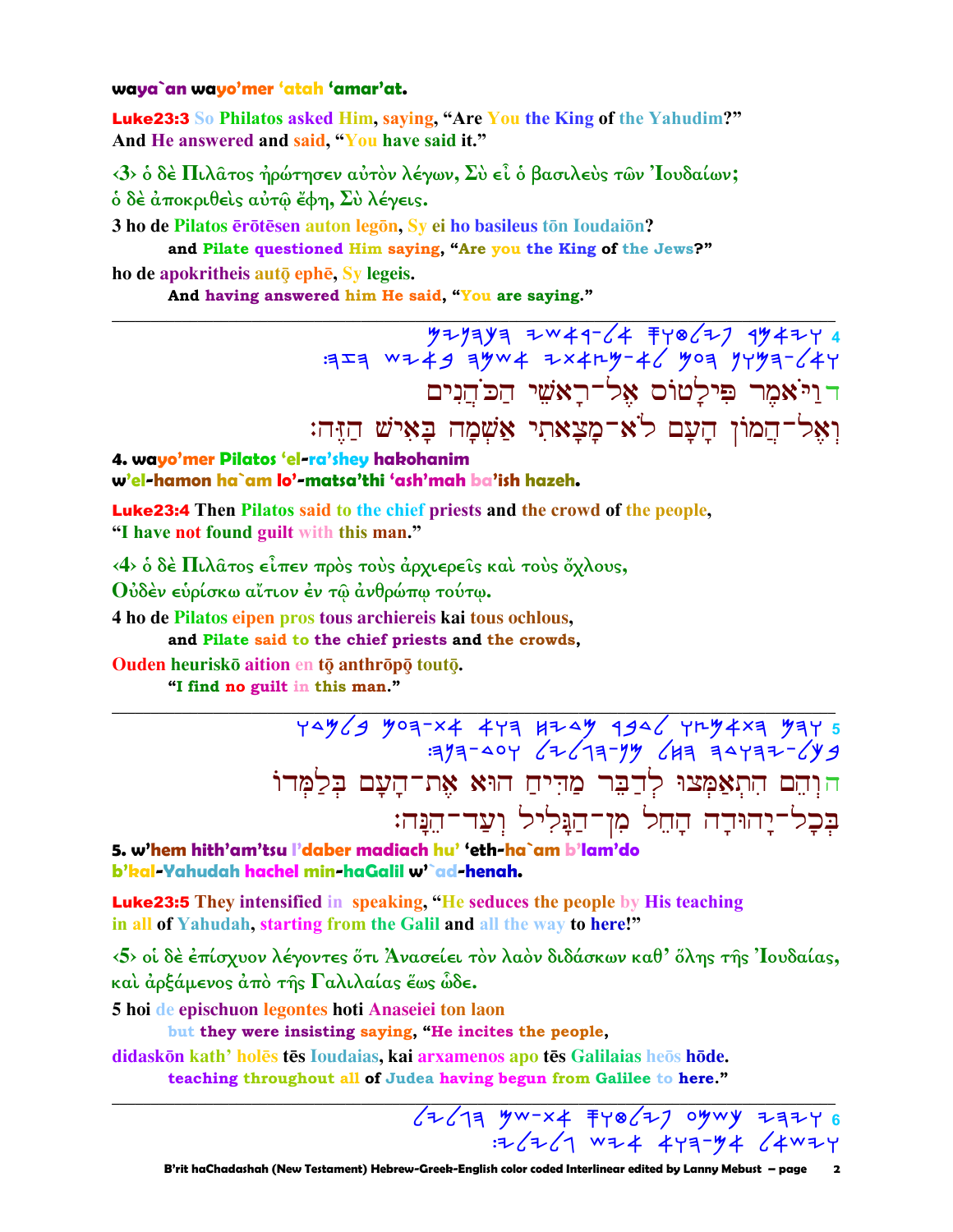וויהי כשמע פילטוס את־שם הגליל וישאל אם־הוּא איש גלילי:

### 6. way'hi kish'mo`a Pilatos 'eth-shem haGalil wayish'al 'im-hu' 'ish G'lili.

**Luke23:6** And it came to pass when Pilatos heard the name of the Galil, he asked if He was a Galilean man.

(6) Πιλάτος δέ άκούσας έπηρώτησεν εί ο άνθρωπος Γαλιλαΐός έστιν, 6 Pilatos de akousas eperõtesen ei ho anthropos Galilaios estin,

and Pilate having heard questioned if the man is a Galilean,

 $FY^{\alpha}$  177-64 786 479  $FY^{\alpha}$  179  $X^{\alpha}$  779 7  $444$   $444$   $444$   $46$   $474$   $474$   $474$   $401$   $414$   $404$ זוְכַאֲשֶׁר יָדֵע כִּי־מְמֵמְשָׁלֵת הוֹרְדוֹם הוּא שָׁלָחוֹ אָל־הוֹרְדוֹם אֲשֶׁר הַיַּה גַם־הוּא בִּירוּשַׁלַיִם בַּיַּמִים הַאָּלֶה:

7. w'ka'asher yada` ki-mimem'sheleth Hor'dos hu' sh'lacho 'el-Hor'dos 'asher hayah gam-hu' biYrushalam bayamim ha'eleh.

**Luke23:7** And once he knew that He was from Hordos's dominion. he sent Him to Hordos, who was also in Yerushalam in those days.

<7> και έπιγνούς ότι έκ της έξουσίας Ήρώδου έστιν άνέπεμψεν αύτον πρός Ήρώδην, όντα καί αύτον έν Ίεροσολύμοις έν ταύταις ταις ήμέραις.

7 kai epignous hoti ek tēs exousias Hērōdou estin anepempsen auton pros Hērōdēn,

and having learned that of the authority of Herod He is, he sent Him to Herod,

onta kai auton en Hierosolymois en tautais tais hēmerais. being also Him in Jerusalem in these days.

> 0WYR7-X4 YXY44Y 449-40 7Y44YR HYW7Y 8 yoyw-x4 oyw-zy yx4 x496 키Y4xa yz99 yzyzy zy E AVOI 144 XY XXX YPIY חוישמח הורדום עד־מאד כראותו את־יהושע כִּי מִיַּמִים רַבִּים הְתְאַוֵּה לְרְאֹת אֹתוֹ כִּי־שַׁמֲע אֶת־שַׁמְעוֹ וַיִקַוּ לְרָאֹת אַוֹת אֲשֶׁר יַעֲשֶׂה:

8. wayis'mach Hor'dos `ad-m'od kir'otho 'eth-Yahushuà ki miyamim rabbim hith'auah lir'oth 'otho ki-shama` 'eth-sham'`o way'qaw lir'oth 'oth 'asher ya`aseh.

Luke23:8 Hordos rejoiced greatly when he saw OW934, because he had desired to see Him for many days. For he had heard the news of Him and had hoped to see a sign that He would do.

<8> ο δέ 'Ηρώδης ίδών τον 'Ιησούν έχάρη λίαν, ην γάρ έξ ίκανών χρόνων θέλων ίδειν αύτον διά το άκούειν περί αύτου και ήλπιζέν τι σημείον ίδειν υπ' αύτου γινόμενον. 8 ho de Hērōdēs idōn ton Iēsoun echarē lian.

and Herod having seen Yahushua rejoiced greatly,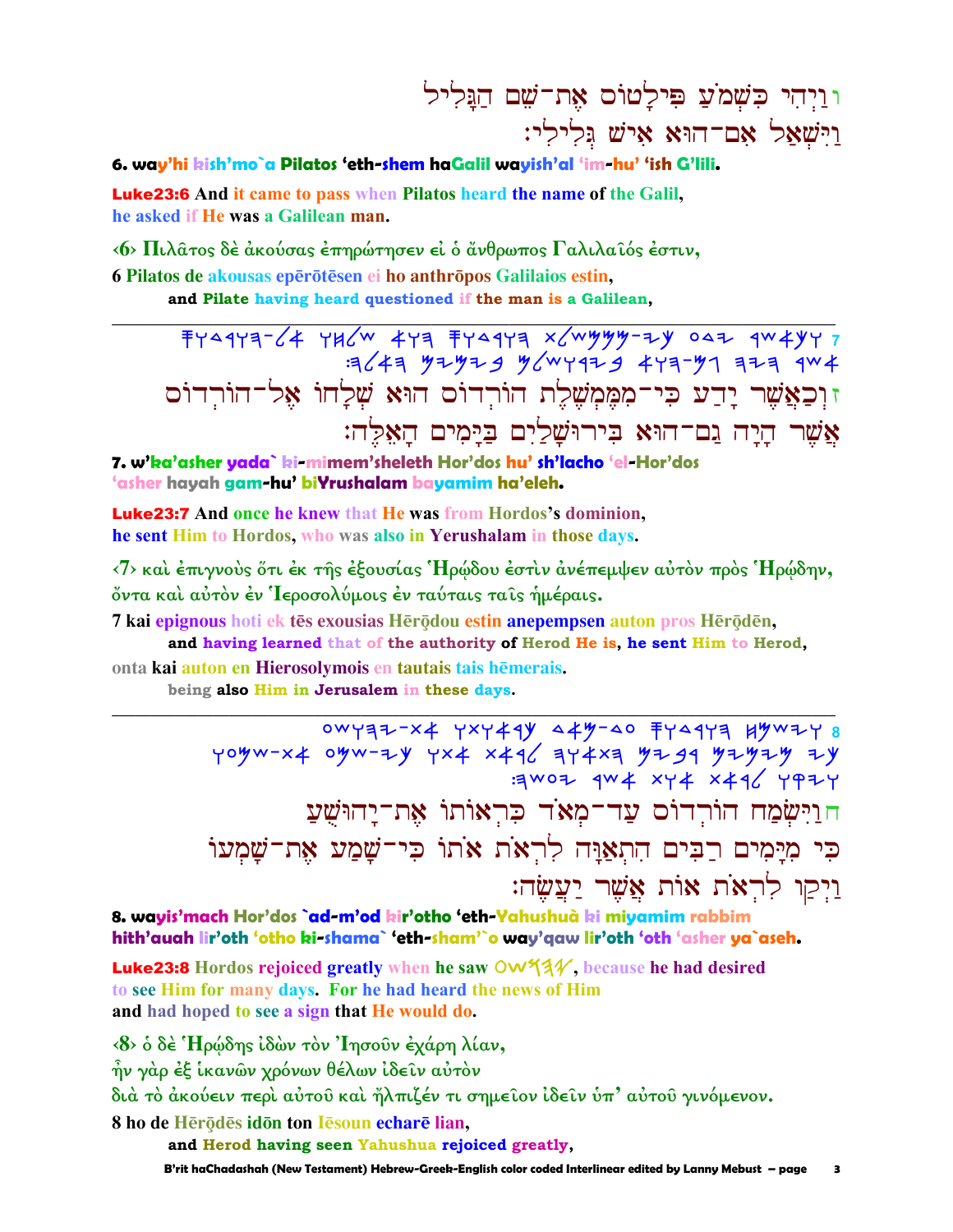### en gar ex hikanon chronon thelon idein auton dia to akouein peri autou

for he was for a long time wanting to see Him because he hears things about Him kai elpizen ti semeion idein hyp' autou ginomenon.

and he was hoping some sign to see by Him being performed.

# : 194 YX4 92 W 3-46 4 Y 3 Y XY 4 64W6 912 Y 3 טוירב לשאל אותו והוא לא־השיב אתו דבר:

### 9. wavereb lish'ol 'otho w'hu' lo'-heshib 'otho dabar.

**Luke23:9** And he asked Him many things, but He answered him nothing.

<9> έπηρώτα δέ αύτον έν λόγοις ικανοίς, αύτος δέ ούδεν άπεκρίνατο αύτω.

9 eperota de auton en logois hikanois, autos de ouden apekrinato auto.

and he was questioning Him with many words, but He answered nothing to him.

723777744 7444 749077 10<br>344 7466 9466 7760 1944: יוַיַעֲמְדוּ רַאֹשֵׁי הַכֹּהֲנִים וְהַסוֹפְרִים וַיִּתְחַזִּקוּ לְדַבֵּר עֲלָיו שִׂטְנָה:

## 10. waya`am'du ra'shey hakohanim w'hasoph'rim wayith'chaz'qu l'daber `alayu sit'nah.

**Luke23:10** And the chief priests and the scribes stood and vigorously spoke accusation against Him.

<10> είστήκεισαν δέ οί άρχιερείς και οί γραμματείς εύτόνως κατηγορούντες αύτου. 10 heistēkeisan de hoi archiereis kai hoi grammateis eutonos katēgorountes autou. and had stood the chief priests and the scribes vehemently accusing Him.

: FY 8/77-/4 Y3H/WZY XZ4Y3I 419 YXY4 יאַוַיִּבֶז אֹתוֹ הוֹרְדוֹס הוּא וְצִבְאוֹתָיו וַיִּהָתְלֹ־בּוֹ וַיַּלְבֵּשׁ אותו בְּגֵד זָהוֹרִית וַיִּשְׁלַחֲהוּ אָל־פִּילַטוֹס:

11. wavibez 'otho Hor'dos hu' w'tsib'othavu wav'hathel-bo wayal'besh 'otho beged z'horith wayish'lachehu 'el-Pilatos.

**Luke23:11** And Hordos treated Him with contempt, along with his soldiers. He mocked Him and dressed Him in a crimson garment and sent Him to Pilatos.

 $\langle 11 \rangle$  έξουθενήσας δε αύτον [και] ο Ήρώδης συν το ις στρατεύμασιν αύτου και έμπαίξας περιβαλών έσθητα λαμπράν άνέπεμψεν αύτον τω Πιλάτω. 11 exouthenesas de auton [kai] ho Herodes syn tois strateumasin autou

and having treated with contempt Him even Herod with his troops kai empaixas peribalon estheta lampran

also having ridiculed Him, having clothed Him in bright clothing anepempsen auton tō Pilatō.

they sent back Him to Pilate.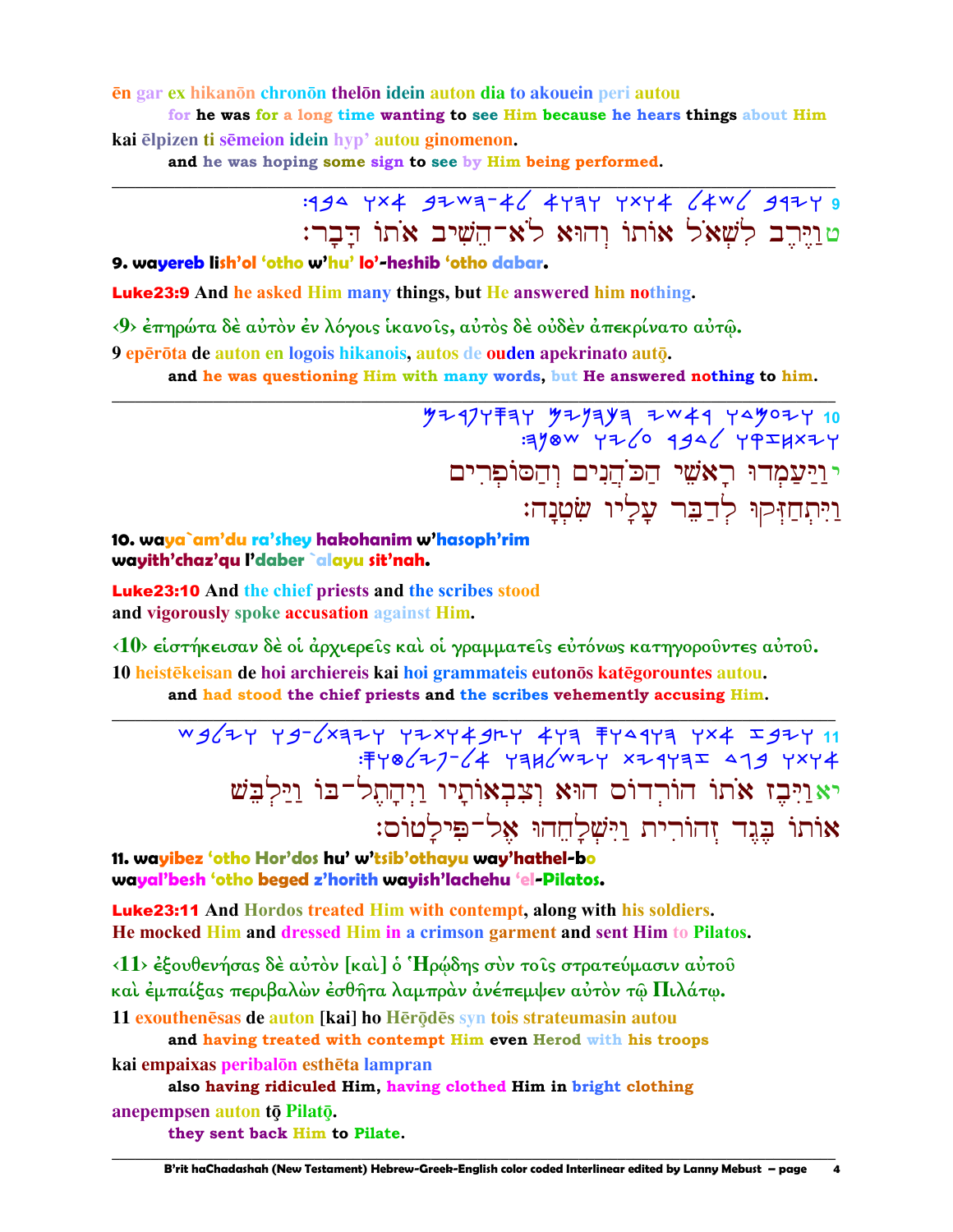# יב בַּיּוֹם הַהוּא נַעֲשׂוֹ פִּילַטוֹס וְהוֹרְדוֹס אֹהֲבִים זֶה לַזֶה כי לפנים איבה ביניהם:

12. bayom hahu' na`aso Pilatos w'Hor'dos 'ohabim zeh lazeh ki l'phanim 'eybah beyneyhem.

**Luke23:12** On that day, Pilatos and Hordos had made friends with one another, because previously there had been animosity between them.

 $\langle 12 \rangle$  έγένοντο δέ φίλοι ő τε Ήρώδης και ο Πιλατος έν αύτη τη ήμέρα μετ' άλλήλων· προϋπήρχον γάρ έν έχθρα όντες πρός αύτούς.

12 egenonto de philoi ho te Herodes kai ho Pilatos en aute te hemera met' allelon; and became friends both Herod and Pilate on this very day with one another.

prouperchon gar en echthra ontes pros autous.

For they were previously at enmity being towards themselves.

יגויקרא פילטוס את־ראשי הכהנים ואת־השרים ואת־העם:

13. wayiq'ra' Philatos 'eth-ra'shey hakohanim w'eth-hasarim w'eth-ha`am.

**Luke23:13** Pilate called the chief priests and the rulers and the people.

<13> Πιλάτος δέ συγκαλεσάμενος τους άρχιερείς και τους άρχοντας και τον λαόν 13 Pilatos de sygkalesamenos tous archiereis

and Pilate having called together the chief priests

kai tous archontas kai ton laon

and the authorities and the people

 $\frac{1}{2}$  yoa-x4 xz = yy a = a w z + a -x + z y 7 / y x + g = y a - 14 a y + z y 44  $723$   $W+49$   $211$   $46$   $46$   $99$   $729$   $106$   $721$   $194$   $794$   $794$  $4424$  32yoyo 3x4 4w4 324949799 44w4-64 ידויֹאמֶר אֲלֵיהֶם הֲבָאתֶם לְפָנֵי אֶת־הָאִישׁ הַזֶּה כִּמֶסִית אֶת־הָעָם וְהִנֵּה אֲנֹכִי חֲקַרְתִּיוּ לְעֵינֵיכֶם וְלֹא מַצָאתִי בַּאִישׁ הַזֶּה כַּל־אַשִׁמַה מִן־הַדִּבְרִים אֱשֵׁר אַתֵּם טוֹעֲנִים אֹתוֹ:

14. wayo'mer 'aleyhem habe'them l'phanay 'eth-ha'ish hazeh k'mesith 'eth-ha`am w'hinneh 'anoki chaqar'tiu l'`eyneykem w'lo' matsa'thi ba'ish hazeh kal-'ash'mah min-had'barim 'asher 'atem to`anim 'otho.

**Luke23:14** He said to them, "You have brought this man before me as one who incites the people, but behold, I having investigated Him before your eyes and I have not found in this man any guilt of the things that you are charging Him with."

<14> είπεν πρός αύτούς, Προσηνέγκατέ μοι τον άνθρωπον τούτον ώς άποστρέφοντα τον λαόν, και ίδου έγω ενώπιον υμών ανακρίνας ουθεν ευρον έν τω άνθρώπω τούτω αίτιον ών κατηγορείτε κατ' αύτου.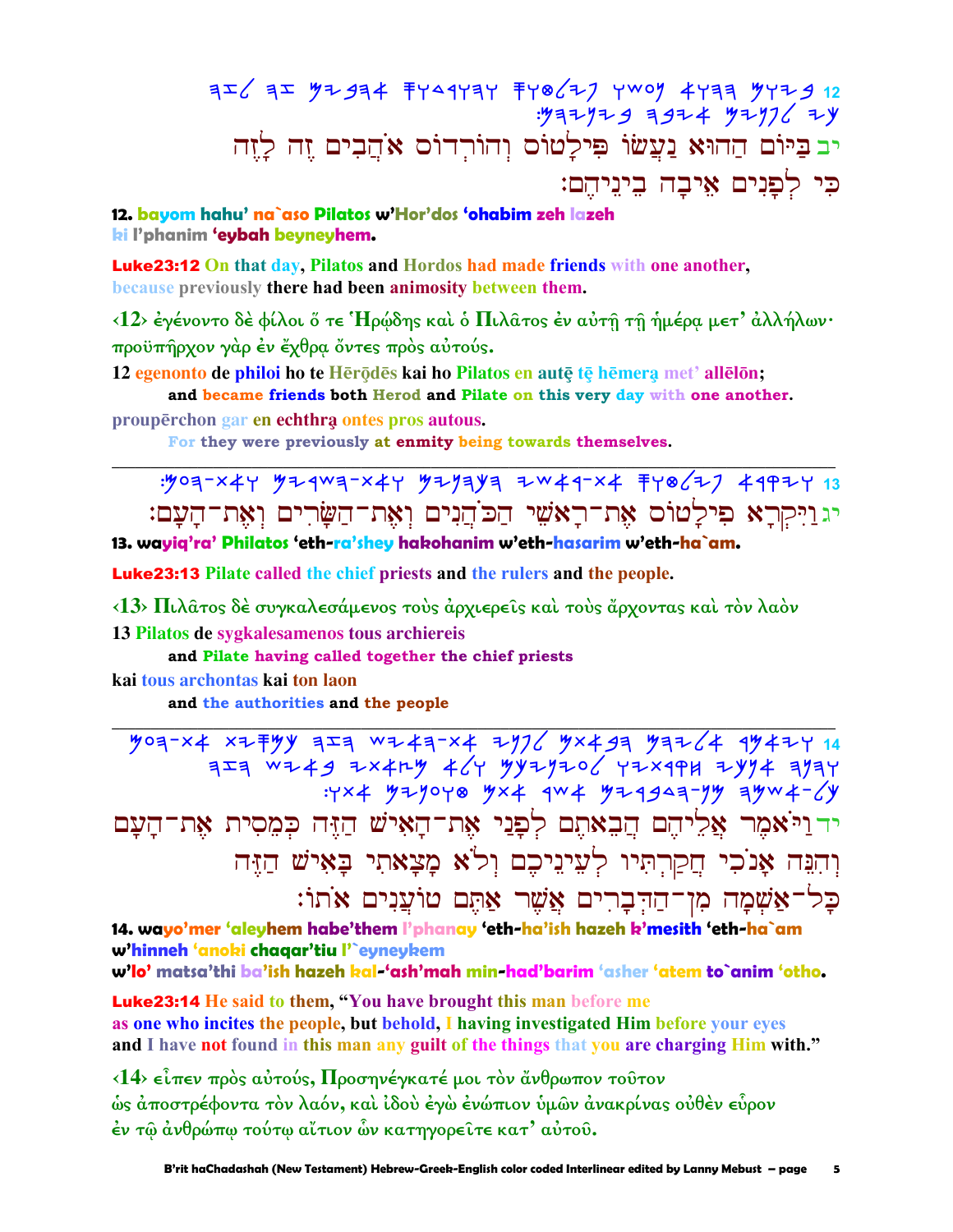14 eipen pros autous, Prosenegkate moi ton anthropon touton hos apostrephonta ton laon, said to them, "You brought to me this man as causing to revolt the people,

kai idou egō enōpion hymōn anakrinas outhen heuron

and behold I before you having examined him found nothing

en tō anthrōpō toutō aition hōn katēgoreite kat' autou.

in this man of the crime of which you make accusations against Him."

 $79764 79709 79 409 46 7937971$ טו וְגַם־הוֹרְדוֹס לֹא מָצָא כִּי הֵשִׁיבוֹ אַלֵינוּ וְהִבָּה אֵין־חֵטָא מַוֵת לַאִישׁ הַזֶּה:

15. w'gam-Hor'dos lo' matsa' ki heshibo 'eleynu w'hinneh 'eyn-chet' maweth la'ish hazeh.

**Luke23:15** Herod also did not find it, for he returned Him to us. and behold, this man does not have a sin punishable by death.

<15> άλλ' ούδέ 'Ηρώδης, άνέπεμψεν γάρ αύτον προς ήμας, και ίδου ούδέν άξιον θανάτου έστιν πεπραγμένον αυτώ·

15 all'oude Herodes, anepempsen gar auton pros hemas,

and neither did Herod, for he sent back Him to us,

kai idou ouden axion thanatou estin pepragmenon auto; and behold nothing worthy of death has been done by him.

:Y947x4Y Y94 F24 9y-60 16

16. al-ken 'ayas'renu w'atirenu.

**Luke23:16** "Therefore, I shall punish Him and release Him."

 $\langle 16 \rangle$  παιδεύσας ούν αύτον άπολύσω.

16 paideusas oun auton apolysō.

"Therefore, having disciplined Him I shall release Him."

: 143 2429 444 WY94 436 42×36 323 YGY 17 יזולו היה להתיר להם חבוש אחד בימי החג:

טז עַל־כֵן אֲיַסְרֵנּוּ וְאֲתִירֵנּוּ:

17. w'lo hayah l'hatir lahem chabush 'echad bimey hechag.

**Luke23:17** [Now he was obliged to release to them at the days of the feast one prisoner.]

<17> ανάγκην δέ είχεν απολύειν αυτοίς κατά έορτην ένα·

17 anagkēn de eichen apoluein autois kata heortēn hena.

Now he had need to release to them one at the festival.]

 $75-24$  4<sup>7</sup> 1494 x + 1494 x + 1494 x + 1494 x + 1494 x + 1494 x + 1494 x + 1494 x + 1494 x + 1494 x + 1494 x + 1494 x + 1494 x + 1494 x + 1494 x + 1494 x + 1494 x + 1494 x + 1494 x + 1494 x + 1494 x + 1494 x + 1494 x + 1 יחוַיִּצְעֲקוּ כָל־הֲמוֹנָם וַיֹּאמִרוּ הַסֵר אַת־זֵה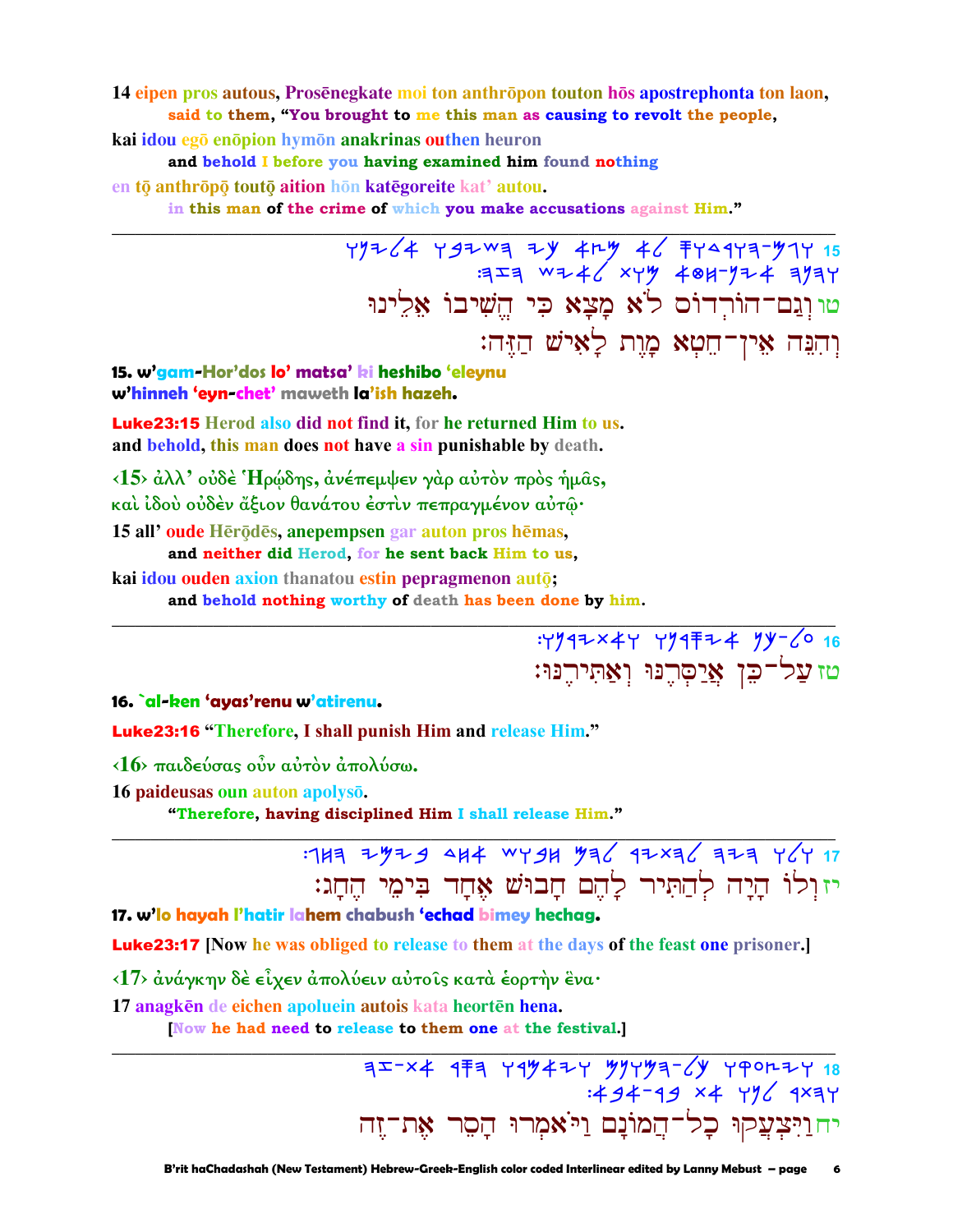והתר לנו את בר־אבא:

18. wayits'`agu kal-hamonam wayo'm'ru haser 'eth-zeh w'hater lanu 'eth Bar-'Abba'.

**Luke23:18 All of their crowd cried out and said.** "Punish this one, and release for us Bar Abba!"

<18> ανέκραγον δε παμπληθεί λέγοντες,

Αίρε τούτον, άπόλυσον δέ ήμιν τον Βαραββαν·

18 anekragon de pamplēthei legontes, Aire touton,

But they cried out all together saying, "Take away this one,

apolyson de hēmin ton Barabban; and release to us Barabbas."

> 49 934-60 4643 x29 9774 323 4737 19  $47204$   $4709$   $7747$ יטןְהוּא הָיָה אָסוּר בִּית הַכָּלֵא עַל־דִּבַר מַרֵד אֲשֶׁר־נְהִיַה בָעִיר וְעֲל־רַצַח:

19. w'hu' hayah 'asur beyth hakele' `al-d'bar mered 'asher-nih'yah ba`ir w'`al-ratsach. **Luke23:19** He had been locked in the house of prison for an incident of rebellion that occurred in the city, and for murder.

<19> όστις ην διά στάσιν τινά γενομένην έν τη πόλει

και φόνον βληθείς έν τη φυλακή.

19 hostis en dia stasin tina genomenen en te polei

who was because of some insurrection having occurred in the city

kai phonon blētheis en tē phylakē.

and a murder thrown into prison.

: 0WYR7-X4 97XR6 H7H 7Y 57764 99474 FY8677 7F7Y 20 כוַיֹּסֵף פִּילַטוֹם וַיִּדַבֵּר אֲלִיהֵם כִּי חָפִץ לְהַתִּיר אָת־יַחוּשָׁעַ:

20. wayoseph Pilatos way'daber 'aleyhem ki chaphets l'hatir 'eth-Yahushuà.

Luke23:20 Pilatos spoke to them once more, because he desired to release OW534.

<20> πάλιν δέ ο Πιλατος προσεφώνησεν αύτοις θέλων απολύσαι τον Ίησουν. 20 palin de ho Pilatos prosephonesen autois the lon apolysai ton Iesoun.

and again Pilate addressed them wishing to release Yahushua.

: 96 ha YXY 4 96 ha 9446 Y 49 9 7 9 21 כאוהִמָּה קַרְאוּ לֵאמֹר הַצְלֵב אוֹתוֹ הַצְלֵב:

21. w'hemah qar'u le'mor hats'leb 'otho hats'leb.

**Luke23:21** But they called out saying, "Crucify Him, crucify!"

<21> οί δέ έπεφώνουν λέγοντες, Σταύρου σταύρου αύτόν.

21 hoi de epephōnoun legontes, Staurou staurou auton. but they were crying out saying "Crucify Him, crucify Him."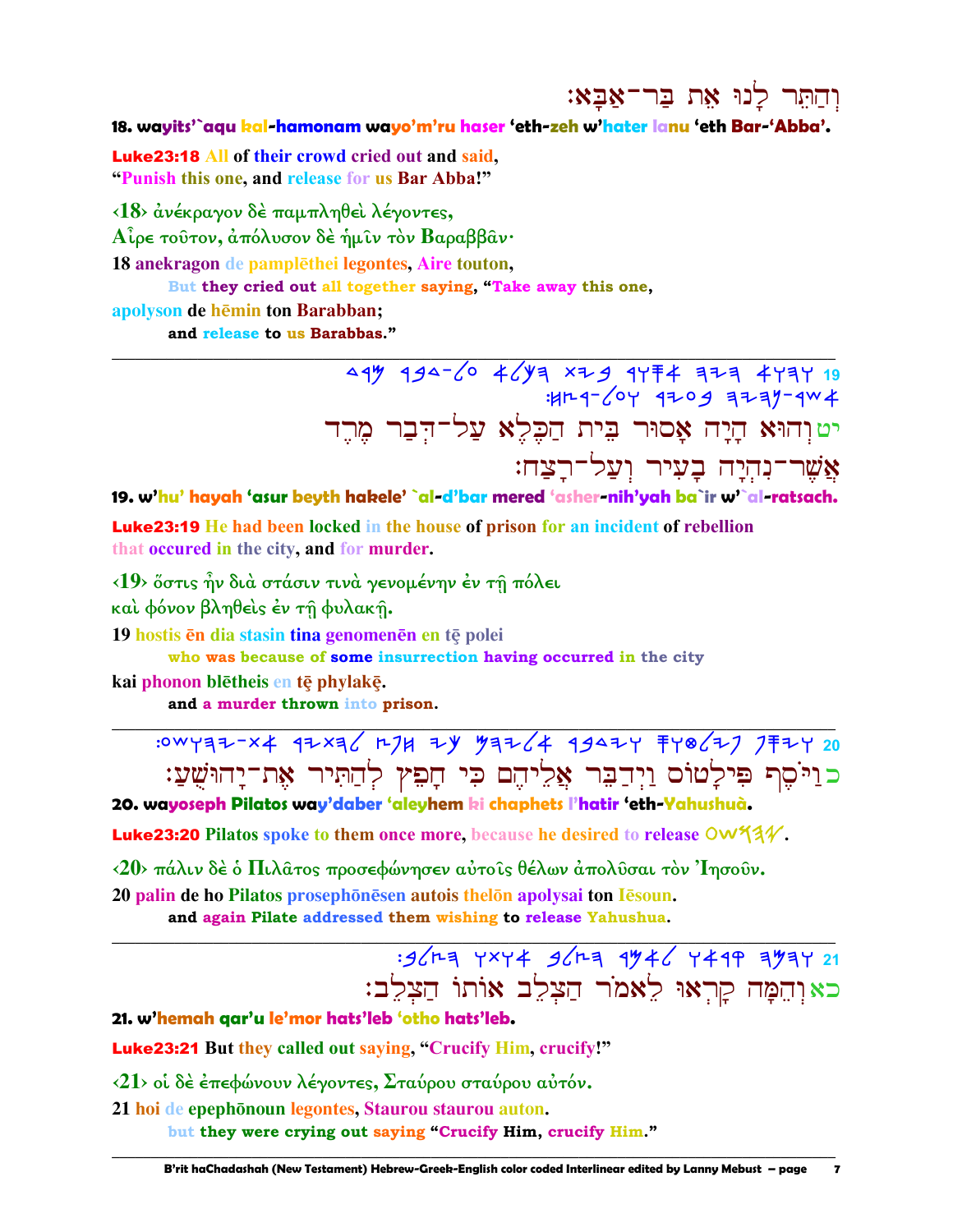$304 32 300 39 x20x2/w 907 93224 9942722$ <br> :Y942x4Y Y94\+2 yy-60 Y9 zx4ry-46 xyy 87wy-6y כב וַיֹּאמֶר אֲלֵיהֶם פַּעַם שָׁלִישִׁית מֶה עַשַׂה זֶה רַעַה כַל־מִשִׁפַּט מַוֵּת לֹא־מַצַאתִי בוֹ עַל־כֵּן אֲיַסְרֶנּוּ וְאֲתִירֶנּוּ:

22. wayo'mer 'aleyhem pa`am sh'lishith meh `asah zeh ra`ah kal-mish'pat maweth lo'matsa'thi bo `al-ken 'ayas'renu w'atirenu.

**Luke23:22** And he said to them a third time, "What evil has this one done? I have not found in Him a death sentence! Therefore I shall punish Him and release Him."

 $\langle 22 \rangle$  ο δέ τρίτον είπεν προς αύτούς, Τί γαρ κακον έποίησεν ούτος; ουδέν αίτιον θανάτου εύρον έν αύτω· παιδεύσας ούν αύτον άπολύσω.

22 ho de triton eipen pros autous. Ti gar kakon epoiesen houtos?

and a third time he said to them, "Why, what evil did this one?

ouden aition thanatou heuron en autō;

No crime worthy of death did I find in Him.

paideusas oun auton apolysō.

therefore, having disciplined Him I shall release Him."

 $3642$  4w4 4w9924 6497 6499 79 794723<br>۳۶۲۶ 949 740 7941 6494 744. כגוַיִּפְצְרוּ בוֹ בְּקוֹל גָּדוֹל וַיְבַקְשׁוּ אֲשֶׁר יִצַּלֵב <u>ויֵח</u>זק קוֹלַם וִקוֹל רַאֹשֵׁי הַכּוֹהֵנִים:

23. wayiph'ts'ru bo b'gol gadol way'bag'shu 'asher yitsaleb wayechezaq qolam w'qol ra'shey hakohanim.

**Luke23:23** They urged him, with loud voice and asked that He be crucified, and their voices and the voices of the chef priests intensified.

<23> οί δέ έπέκειντο φωναίς μεγάλαις αίτούμενοι αύτον σταυρωθήναι, καί κατίσχυον αί φωναί αύτων.

23 hoi de epekeinto phōnais megalais aitoumenoi auton staurōthēnai,

but they insisted with loud voices demanding Him to be crucified,

kai katischuon hai phōnai autōn.

and were prevailing their voices.

: yxwpg awox qw 4 7 yo (2) 9 1 24 כד וַיִּגְזֹר פִּילַטוֹס אֲשֶׁר תֵּעָשֶׂה בַּקָּשָׁתָם:

24. wayig'zor Pilatos 'asher te`aseh baqashatham.

**Luke23:24** And Pilatos decreed that their request would be carrued out.

<24> καί Πιλατος έπέκρινεν γενέσθαι το αΐτημα αύτων·

24 kai Pilatos epekrinen genesthai to aitēma autōn;

and Pilate decided to be done their demand.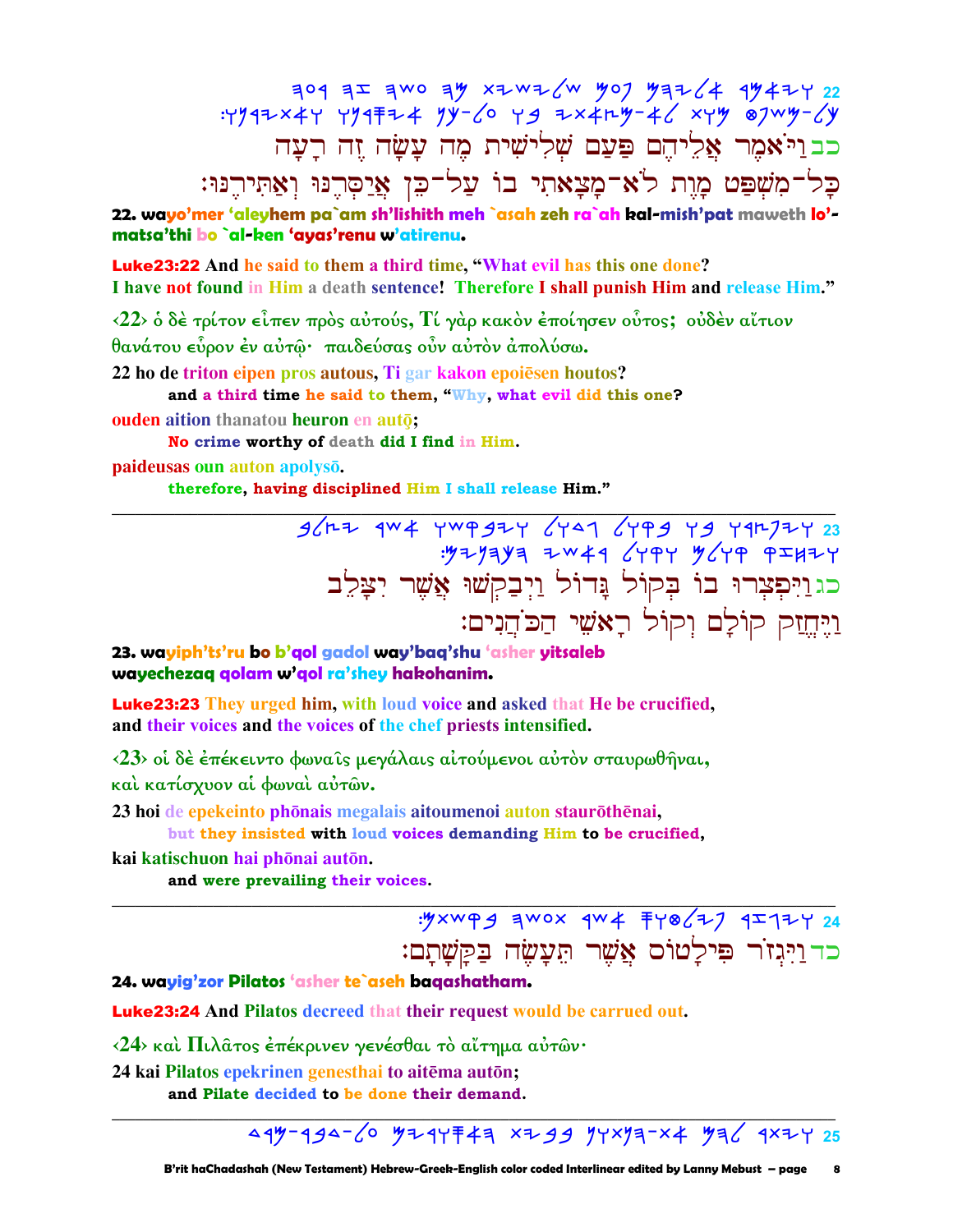: yyyrnqy yg xywo / ya / yxy owyaz-x4y y / 4w qw 4 x 4 Hrqy כהוַיַּתִּר לָהֵם אֶת־הַנָּתוּן בִּבִית הָאֲסוּרִים עַל־הִבָר־מֶרֵד וַרֵצַח אֶת אֱשֶׁר שַׁאֲלוּ וְאָת־יַהוּשָׁעַ נַתַן לַהֶם לַעֲשׂוֹת בּוֹ כִּרְצוֹנַם: 25. wavater lahem 'eth-hanathun b'beyth ha'asurim `al-d'bar-mered

waretsach 'eth 'asher sha'alu w'eth-Yahushuà nathan lahem la`asoth bo bir'tsonam.

**Luke23:25** He released for them the one who had been placed in the house of prison for an incident of rebellion and murder, whom they asked for, and he gave  $\overline{O}W^2/4$  to them to do with Him what they wanted.

<25> άπέλυσεν δέ τον διά στάσιν και φόνον βεβλημένον είς φυλακήν δν ήτοῦντο, τόν δέ Ίησουν παρέδωκεν τω θελήματι αύτων.

25 apelysen de ton dia stasin

and he released the one on account of an insurrection

kai phonon beblēmenon eis phylakēn hon ētounto,

and murder having been thrown into prison whom they were requesting.

ton de Iesoun paredoken to the lemati auton. but Yahushua he delivered over to their will.

 $7/779$   $7/7$   $4/7$   $7/7$   $7/7$   $7/7$   $7/7$   $7/7$   $7/7$   $7/7$   $7/7$   $7/7$   $7/7$   $7/7$   $7/7$   $7/7$   $7/7$   $7/7$   $7/7$   $7/7$   $7/7$   $7/7$   $7/7$   $7/7$   $7/7$   $7/7$   $7/7$   $7/7$   $7/7$   $7/7$   $7/7$   $7/7$   $7/7$   $7/7$   $7/7$   $7/7$   $7/$ :0WY37 Z4H4 X4W SYCH3-X4 YIV0 YYIWIY כו וכאֲשֶׁר הוֹלִיכְהוּ מִשֵּׁם ַרַיְחֲזִיקוּ בְּאִישׁ אֶחָד הַבָּא מִן־הַשָּׂדֶה וּשָׁמוֹ שִׁמְעוֹן אִישׁ קוּרִינִי

וַיַּשִׂימוּ עַלִיו אָת־הַצִּלוּב לַשָׂאת אַחֲרֵי יַהוּשָׁעֲ:

26. w'ka'asher holikuhu misham wayachazigu b'ish 'echad haba' min-hasadeh ush'mo Shim'`on 'ish Qurini wayasimu `alayu 'eth-hats'lub lase'th 'acharey Yahushuà.

**Luke23:26** When they led Him from there, they seized a certain man, coming from the field whose name was Shimeon, a Qurini man, and they placed the crucifixion upon him to carry it behind  $\mathsf{OW44V}$ .

<26> Και ως απήγαγον αυτόν, επιλαβόμενοι Σίμωνά τινα Κυρηναίον ερχόμενον άπ' άγροῦ ἐπέθηκαν αὐτῶ τὸν σταυρὸν φέρειν ὄπισθεν τοῦ Ἰησοῦ.

26 Kai hōs apēgagon auton, epilabomenoi Simōna tina Kyrēnaion erchomenon and as they led away Him, having seized a certain Simon, a Cyrenian, coming

ap' agrou epethēkan autō ton stauron pherein opisthen tou Iesou.

from the country they put upon him the cross to carry following Yahushua.

 $772/0$  xyyyyayy xyaj ayay כז וַיֵּלְכוּ אַחֲרָיו הֲמוֹן עֲם־רָב וַהֲמוֹן נָשִׁים וְהֵנַּה סֹפִדוֹת וּמִקוֹנֵנוֹת עַלַיו:

27. wayel'ku 'acharayu hamon `am-rab wahamon nashim w'henah soph'doth um'gonanoth `alayu.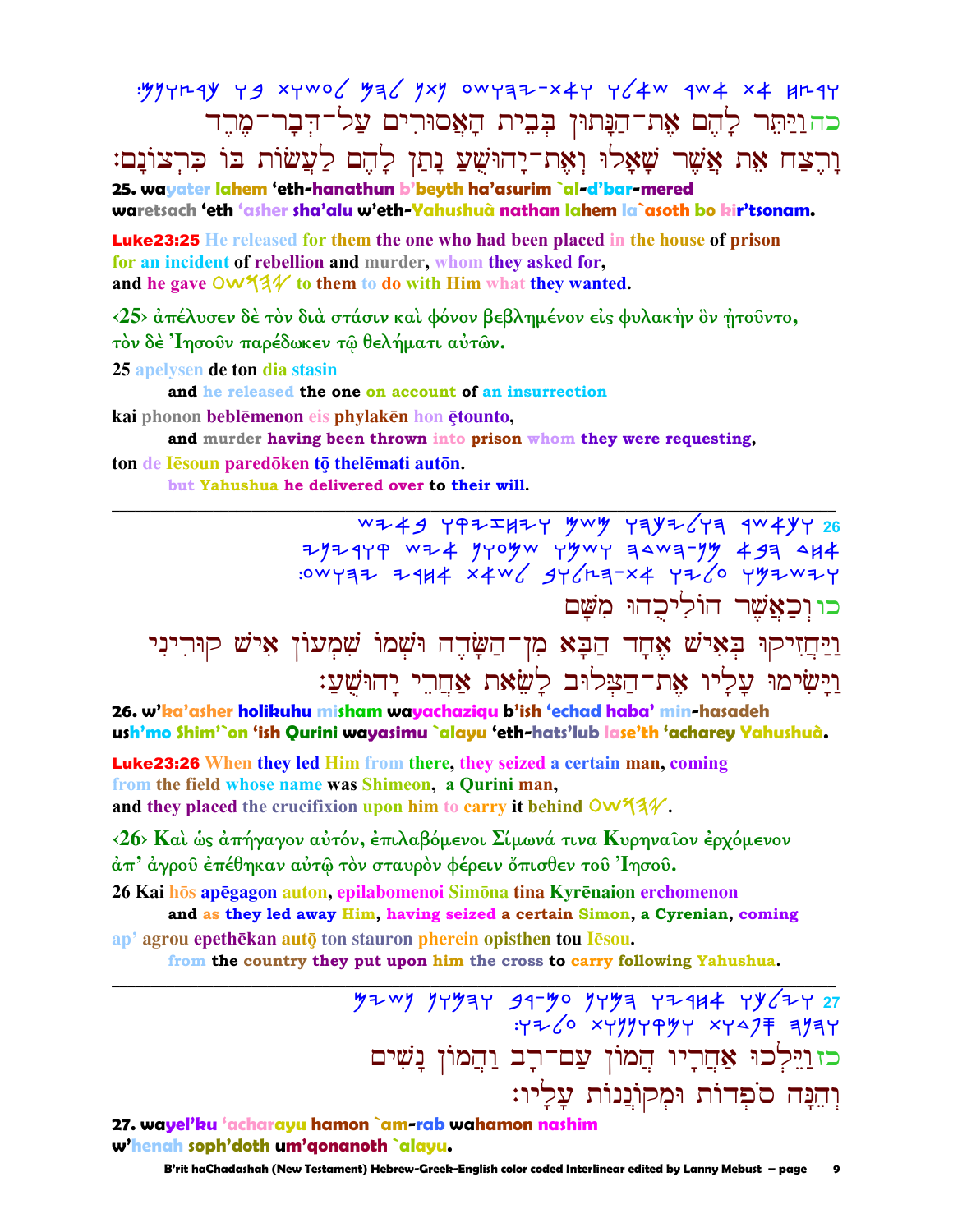**Luke23:27** A large crowd of the people followed after Him. and there was a crowd of women who were mourning and lamenting for Him.

<27> Ήκολούθει δέ αύτω πολύ πλήθος του λαού

καί γυναικών αϊ έκόπτοντο καί έθρήνουν αύτόν.

27 Ekolouthei de autō poly plēthos tou laou

and were following Him a great multitude of the people

kai gynaikōn hai ekoptonto kai ethrēnoun auton.

and women who were mourning and lamenting for Him.

 $\frac{y}{y} = \frac{y}{y} = \frac{y}{y} = \frac{y}{y} = \frac{y}{y} = \frac{y}{y} = \frac{y}{y} = \frac{y}{y} = \frac{y}{y} = \frac{y}{y} = \frac{y}{y} = \frac{y}{y} = \frac{y}{y} = \frac{y}{y} = \frac{y}{y} = \frac{y}{y} = \frac{y}{y} = \frac{y}{y} = \frac{y}{y} = \frac{y}{y} = \frac{y}{y} = \frac{y}{y} = \frac{y}{y} = \frac{y}{y} = \frac{y}{y} = \frac{y}{y} = \frac{y}{y} = \frac{y$ כחוַיִּפִן יָהוּשָׁעַ וַיֹּאמֶר אֲלֵיהֵן בִּנוֹת יִרוּשָׁלַיִם אַל־תִּבְכֵינַה עַלַי כִּי־עַל־נַפְשָׁכֵן בְּכֵינַה וְעַל־בְּנֵיכֵן:

28. wayiphen Yahushuà wayo'mer 'aleyhen b'noth Y'rushalayim 'al-tib'keynah `alay ki-`al-naph'sh'ken b'keynah w'`al-b'neyken.

Luke23:28 OW 51/2 turned and said to them, "Daughters of Yerushalayim! Do not weep for Me, but weep for yourselves and for your children!"

<28> στραφείς δέ πρός αύτας [ό] 'Iησούς είπεν, Θυγατέρες 'Iερουσαλήμ, μή κλαίετε έπ' έμέ· πλήν έφ' έαυτάς κλαίετε και έπι τα τέκνα υμών,

28 strapheis de pros autas [ho] Iēsous eipen, Thygateres Ierousalēm,

and having turned to them Yahushua said, "Daughters of Jerusalem, mē klaiete ep' eme, plēn eph' heautas klaiete kai epi ta tekna hymōn,

do not cry for Me, but for yourselves cry and for your children,"

כטכי הִנֵּה יָמִים בָאִים וְאָמְרוּ אַשְׁרֵי הַעֲקַרוֹת

וְאֲשֶׁרֵי הַמֵּעֲיָם אֲשֶׁר לֹא יַלַדוּ וְאֲשָׁרֵי הַשַּׁדַיִם אֲשֶׁר לֹא הֵינִיקוּ: 29. ki hinneh yamim ba'im w'am'ru 'ash'rey ha`agaroth

w'ash'rey hame`ayim 'asher lo' yaladu w'ash'rey hashadayim 'asher lo' heyniqu.

Luke23:29 "For, behold, the days are coming and they shall say, 'Blessed are the barren! **Blessed are the wombs that have not given birth! Blessed are the breasts that have never nursed!**"

<29> ὅτι ἰδού ἔρχονται ήμέραι ἐν αἶς ἐροῦσιν, Μακάριαι αἱ στεῖραι καί αί κοιλίαι αΐ ούκ έγέννησαν καί μαστοί οΐ ούκ έθρεψαν.

29 hoti idou erchontai hēmerai en hais erousin, Makariai hai steirai

"because behold days are coming in which they shall say, 'Blessed are the barren

kai hai koiliai hai ouk egennēsan kai mastoi hoi ouk ethrepsan.

and the wombs which did not bear and the breasts which did not nurse."

: YYYFY xyog19-64Y YYZ6 Y67Y YZ999-64 Y9Y4Z I4 30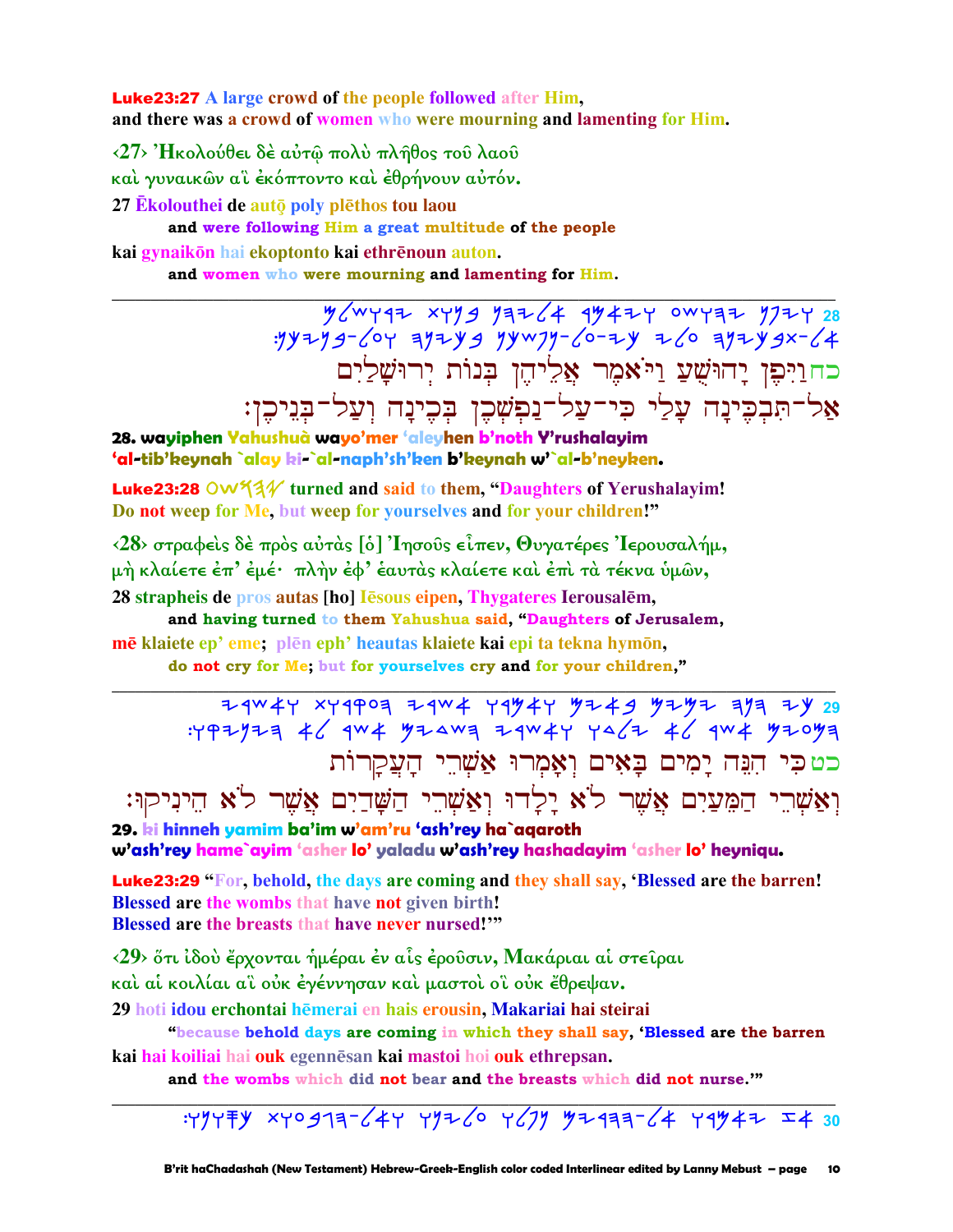לאַז יֹאמִרוּ אֵל־הֵהֲרִים נִפְלוּ עַלֵינוּ וְאָל־הַגִּבְעוֹת כַּסוּנוּ:

30. 'az yo'm'ru 'el-heharim niph'lu `aleynu w'el-hag'ba`oth kasunu.

**Luke23:30** "Then they shall say to the mountains. 'Fall on us,' and to the hills, 'Cover us!'"

 $\langle 30 \rangle$  τότε άρξονται λέγειν τοις όρεσιν, Πέσετε έφ' ήμας, καί τοίς βουνοίς, Καλύψατε ήμας· 30 tote arxontai legein tois oresin, Pesete eph' hēmas, then they shall begin to say to the mountains, fall on us, kai tois bounois, Kaluuate hēmas;

and to the hills, bury us.

:W 47 4 3W07-34 K 4 L 04 Y W07 344-44 74 31 לאפי אם־פַכָה יַעֲשׂוֹ בַּעָץ הַלַּח מַה־יֵּעֲשָׂה בַיַּבִשׁ:

31. ki 'im-kakah ya`aso ba`ets halach mah-ye`aseh bayabesh.

**Luke23:31 "For if this is what they do to the tree that is green,** what shall be done to the one that is dry?"

 $\langle 31 \rangle$  ὅτι εἰ ἐν τῷ ὑγρῷ ξύλῳ ταῦτα ποιοῦσιν, ἐν τῷ ξηρῷ τί γένηται;

31 hoti ei en tō hygrō xylō tauta poiousin,

because if while a tree is full of moisture they do these things,

en tō xērō ti genētai?

while it is dry what may happen?

: YX4 XYY / YZ4rYY OW9 ZWY4 YZ9H4 YZYW-Y7Y 32 לבונם־שַׁנַיִם אַחֲרִים אַנִשִׁי רֵשַׁע מוּצַאִים לַמֲוַת אָתּוֹ:

32. w'gam-sh'nayim 'acherim 'an'shey resha` mutsa'im lamaweth 'ito.

**Luke23:32** There were also two others with him. wicked men who were found deserving of death.

 $\langle 32 \rangle$  "Ηγοντο δέ και έτεροι κακούργοι δύο συν αυτώ αναιρεθήναι.

32 Egonto de kai heteroi kakourgoi duo syn autō anairethēnai.

and were being led away also other criminals two with him to be executed.

436424 4x6161 4197 77971-64 749 1447 2127 33<br>Y649wy 4147 772929 414 0W11 2W74-x47 9w 7x4 לגויחי כַאֲשֶׁר בָאוּ אֶל־חַמַקוֹם הַנִּקְרַא גִּלְגַּלְתַּא

וַיִּצִלְבוּ אֹתוֹ שַׁם וְאָת־אַנִשִׁי הַרֵשַׁע אָחָד מִימִינוֹ וְאֶחָד מִשְׂמֹאלוֹ: 33. way'hi ka'asher ba'u 'el-hamaqom haniq'ra' Gul'gal'ta' wayits'l'bu 'otho sham w'eth-'an'shey haresha` 'echad mimino w'echad mis'mo'lo.

**Luke23:33** And it came to pass when they came to the place that is called Gulgalta (the Skull) they crucified Him there with the two wicked men, one on his right and the other on his left.

 $\langle 33 \rangle$  και ὅτε ἦλθον ἐπι τὸν τόπον τὸν καλούμενον Κρανίον, ἐκεῖ ἐσταύρωσαν αὐτὸν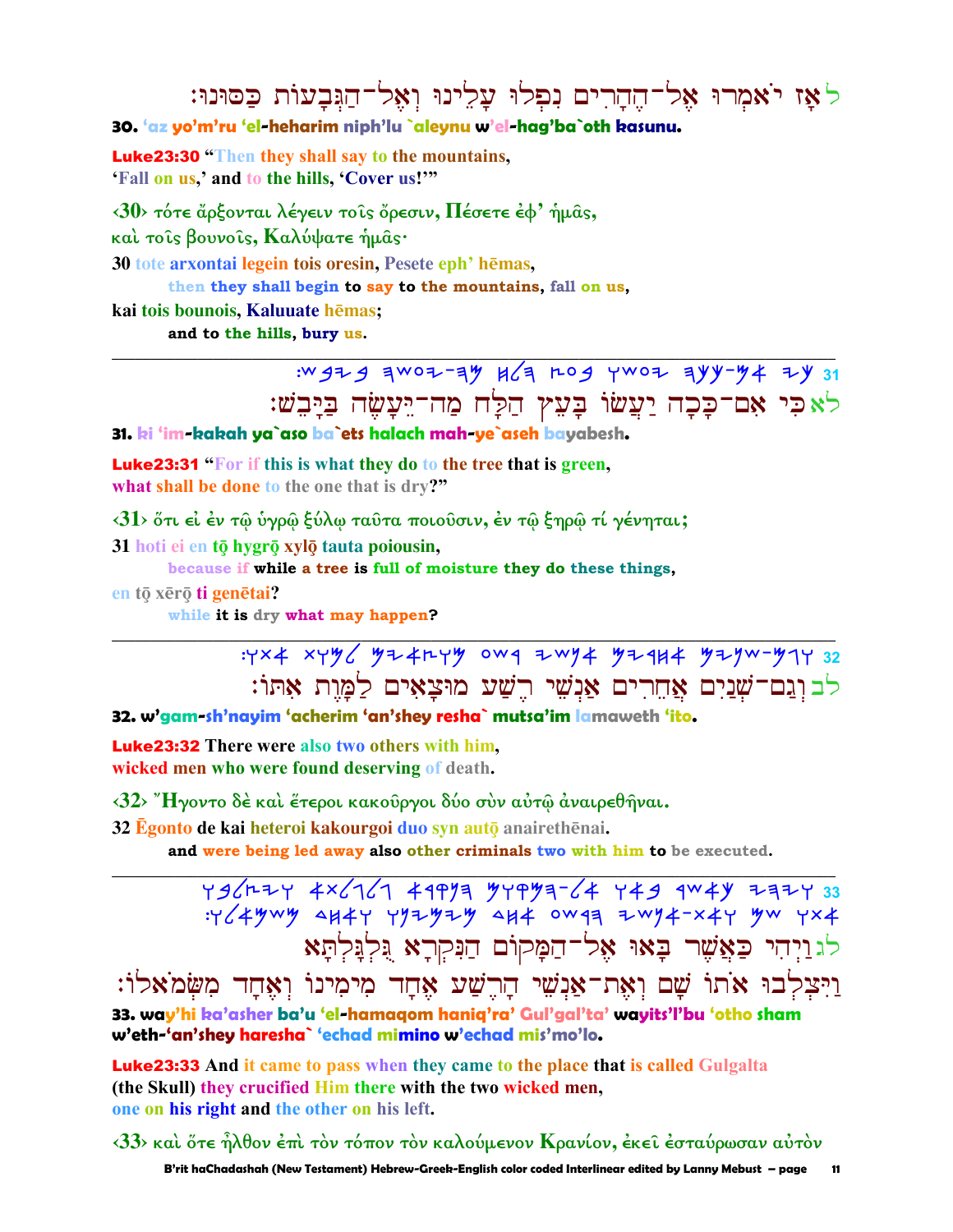και τους κακούργους, ὃν μέν έκ δεξιῶν ὃν δε έξ άριστερῶν.

33 kai hote elthon epi ton topon ton kaloumenon Kranion,

and when they came upon the place being called the skull.

ekei estaurōsan auton kai tous kakourgous,

there they crucified Him and the criminals,

hon men ek dexion hon de ex aristeron.

one on the right, and one on the left.

 $79 99 97047 9974 79 996 967 9974 9974 9974 34$ לדוַיֹּאמֶר יָהוּשֻׁעַ אָבִי סְלַח לָהֶם כִּי אֵינָם יֹדִעִים מָה הֵם עֹשִׂים וַיְחַלְקוּ בְנֵדֵיו לַהֵם וַיַּפִּילוּ גוֹרֵל:

34. wavo'mer Yahushuà 'Abi s'lach lahem ki 'evnam vod'`im mah hem `osim way'chal'gu b'gadayu lahem wayapilu goral.

**Luke23:34 OW53** $\mathcal{U}$  said, "My Father, forgive them; for they do not know what they are doing." They divided His garments between them and cast lots.

 $\langle 34 \rangle$  [[δ δε 'Iησούς έλεγεν, Πάτερ, άφες αύτοις, ού γαρ οίδασιν τί ποιούσιν.]] διαμεριζόμενοι δέ τα ίμάτια αύτου έβαλον κλήρους.

34 Îho de Iesous elegen, Pater, aphes autois,

but Yahushua was saying, "Father, forgive them,

**ou** gar oidasin ti poiousin. P

not for they know what they are doing."

diamerizomenoi de ta himatia autou ebalon klērous.

And dividing up his garments, they cast lots.

 $4444224$  4446 4446 4444 446444 446444 44644 להוִהַעֲם עֹמֶד וְרֹאָה וַיַּלְעִיגוּ־לוֹ הַשַּׂרִים לֵאמֹר אֶת־אֲחֶרִים הוֹשִׁיעַ יוֹשֲע־נַא נַפְשׁוֹ אָם־הוּא הַמֲשִׁיחַ בְּחִיר הָאֱלֹהִים:

35. w'ha`am `omed w'ro'eh wayal'`igu-lo hasarim le'mor 'eth-'acherim hoshi`a yosha`-na' naph'sho 'im-hu' haMashiyach b'chir ha'Elohim.

**Luke23:35** The people were standing and watching, and the rulers ridiculed Him, saying, "He saved others; now let Him save His life if He is the Mashiyach, the Chosen One of the Elohim."

 $\langle 35 \rangle$  και είστήκει ο λαός θεωρών. εξεμυκτήριζον δε και οι άρχοντες λέγοντες, "Άλλους ἔσωσεν, σωσάτω ἑαυτόν, εἰ οὗτός ἐστιν ὁ Χριστὸς τοῦ θεοῦ ὁ ἐκλεκτός. 35 kai heistēkei ho laos theoron.

and had stood the people watching.

exemyktērizon de kai hoi archontes legontes, Allous esosen,

And were mocking Him also the authorities saying, "Others He saved,

sosato heauton, ei houtos estin ho Christos tou theou ho eklektos. let Him save Himself, if this One is the Messiah of the Elohim, the Chosen One."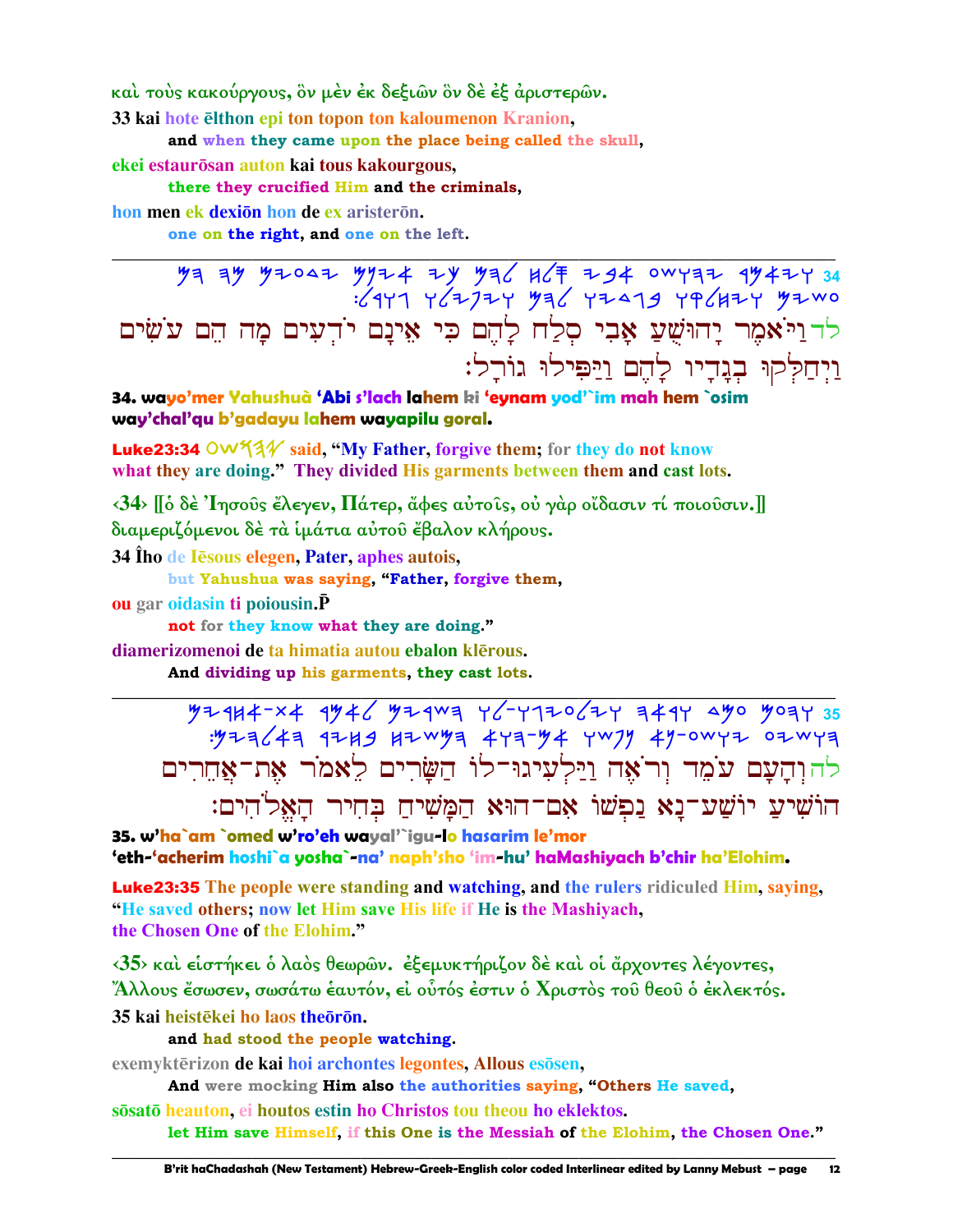# :LYH Y (Y4ZgZY YW1ZY 4gL= ZWY4 Y9 Y (X=ZY 36 לו וַיְהַתְלֹּוּ בוֹ אֲנְשֶׁי הַצָּבָא וַיְּגִּשׁוּ וַיַּבְיאוּ לוֹ חֹמֵץ:

## 36. way'hathelu bo 'an'shey hatsaba' wayig'shu wayabi'u lo chomets.

**Luke23:36** The military men mocked Him. They approached and brought Him vinegar

<36> ένέπαιξαν δε αύτω και οι στρατιώται προσερχόμενοι, όξος προσφέροντες αυτώ 36 enepaixan de autō kai hoi stratiōtai proserchomenoi, oxos prospherontes autō and ridiculed Him also the soldiers approaching, offering wine vinegar to Him

# $: yw7y$  owya  $y7447777$   $y/y$   $4y777777$   $4x777777777$ לזוַיֹּאמִרוּ אָם־אַתָּה הוּא מֵלֵךְ הַיָהוּדִים הוֹשַׁע נַפִשֵּׁךְ:

37. wavo'm'ru 'im-'atah hu' Mele'k haYahudim husha` naph'sheak.

**Luke23:37** and said, "If You are the King of the Yahudim, save Your life!"

 $\langle 37 \rangle$  και λέγοντες, Ει συ εί ο βασιλευς των Ιουδαίων, σωσον σεαυτόν.

37 kai legontes, Ei sy ei ho basileus tōn Ioudaiōn, sōson seauton.

and saying, if You are the King of the Jews, save Yourself.

2942 3xy 3 46 60yy 727 3xyy-y14 38  $\frac{1}{2}$   $\frac{1}{2}$   $\frac{1}{2}$   $\frac{1}{2}$   $\frac{1}{2}$   $\frac{1}{2}$   $\frac{1}{2}$   $\frac{1}{2}$   $\frac{1}{2}$   $\frac{1}{2}$   $\frac{1}{2}$   $\frac{1}{2}$   $\frac{1}{2}$   $\frac{1}{2}$   $\frac{1}{2}$   $\frac{1}{2}$   $\frac{1}{2}$   $\frac{1}{2}$   $\frac{1}{2}$   $\frac{1}{2}$   $\frac{1}{2}$   $\frac{1}{2}$  לחוִנֵם־מִכְתַּב הַיָּה מִמַּעַל לוֹ בִּכְתַב יִוָּנִי וְרוֹמִי וְעָבְרִי זֵה הוּא מֵלֵךְ הַיָהוּדִים:

38. w'gam-mik'tab hayah mima`al lo bik'thab Y'wani w'Romi w'`lb'ri zeh hu' Mele'b haVahudim.

**Luke23:38** There was also an inscription above Him in Yewani (Greek), and Romi (Roman), and Ibri (Hebrew) script, "This is the King of the Yahudim."

 $\langle 38 \rangle$  ήν δέ και έπιγραφή έπ' αύτ $\hat{\omega}$ , Ό βασιλευς των 'Ιουδαίων ούτος.

38 en de kai epigraphe ep' auto, Ho basileus ton Ioudaion houtos.

and there was also an inscription over Him, "The King of the Jews is this One."

 $464$   $4% +6$   $4×4$   $7×1$   $97×16$   $10×19$   $10×19$   $10×19$   $10×19$   $10×19$   $10×19$   $10×19$   $10×19$   $10×19$   $10×19$   $10×19$   $10×19$   $10×19$   $10×19$   $10×19$   $10×19$   $10×19$   $10×19$   $10×19$   $10×19$   $10×19$   $10×19$   $10×19$   $10×$  $: \frac{1}{4}$  yyro owya kiwya ax4 לטואָחָד מִאַנְשִׁי הָרֵשַׁע הַתְּלוּיִם גִּדֵּף אֹתוֹ לֵאמֹר הֲלֹא אַתַּה הַמַּשִׁיחַ הוֹשַׁע עַצְמְךָ וְאֹתָנוּ:

39. w'echad me'an'shey haresha` hat'luyim gideph 'otho le'mor halo' 'atah haMashiyach hosha` `ats'm'ak w'othanu.

**Luke23:39** One of the wicked men being hanged insulted Him, saying, "Are You not the Mashiyach? Save Yourself and us!"

<39> Είς δέ των κρεμασθέντων κακούργων έβλασφήμει αύτον λέγων,

Ούχι σύ εί ο Χριστός; σώσον σεαυτόν και ήμας.

39 Heis de tōn kremasthentōn kakourgōn eblasphēmei auton legōn,

and one of the criminals having been hung with Him was blaspheming Him saying,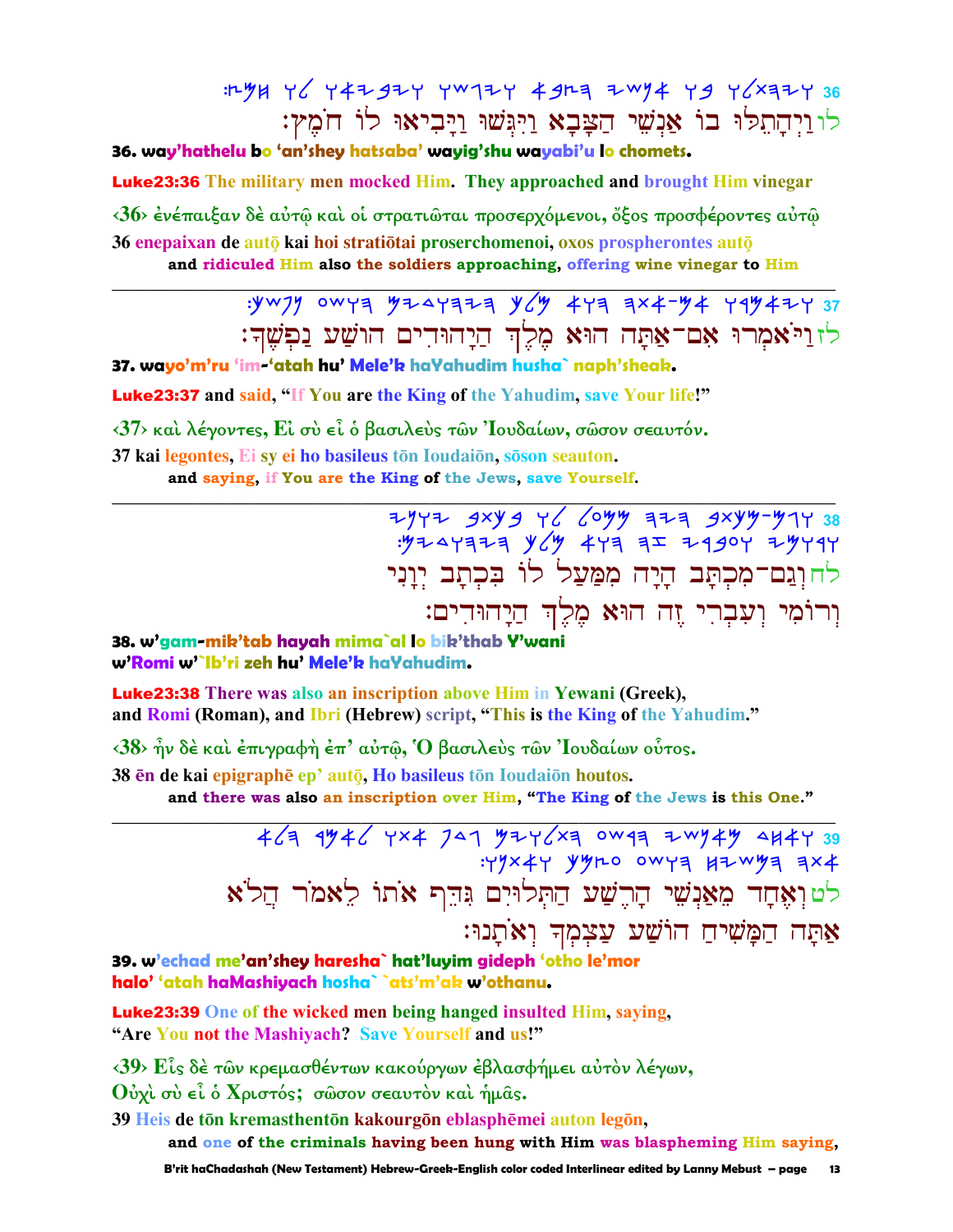Ouchi sy ei ho Christos? so seauton kai hēmas. "not You are the Messiah? Save Yourself and us."

> :YWYO YWYO ZY מוַיַּעַן הָאֲחֵר וַיִּגְעַר־בּוֹ לֵאמֹר הֲלֹא תִירַא אֶת־הַאֲלֹהִים ּכִּי עֲנִשׁוֹ עֲנִשֶׁךָ:

40. waya`an ha'acher wayig'`ar-bo le'mor halo' thira' 'eth-ha'Elohim ki `an'sho `an'sheak.

**Luke23:40** The other one answered and reprimanded him, said, "Do you not fear the Elohim? For His punishment is your punishment."

<40> άποκριθείς δε ο έτερος επιτιμών αύτώ έφη, Ούδέ φοβή σύ τον θεόν, ότι έν τω αύτω κρίματι εί;

40 apokritheis de ho heteros epitimon auto ephe, Oude phobe and having answered the other rebuking him said, "Do you not fear

sy ton theon, hoti en tō autō krimati ei? for yourself the Elohim, because in the same state of condemnation you are?"

> מא וְהִנֵּה אֲנַחְנוּ כַּמִּשְׁפָּט כִּי לַקַחִנוּ כִּגִמוּל יָהֵינוּ והאיש הזה לֹא־עשׂה מאוּמה רע:

41. w'hinneh 'anach'nu kamish'pat ki lagach'nu kig'mul yadeynu w'ha'ish hazeh lo'-`asah m'umah ra`.

**Luke23:41** And behold, for us it is just, because we are receiving the reward of our hands. But this man has not done anything wrong.

<41> και ήμείς μέν δικαίως, άξια γαρ ών έπράξαμεν απολαμβάνομεν· ούτος δέ ούδέν άτοπον έπραξεν.

41 kai hēmeis men dikaios, axia gar hōn epraxamen apolambanomen;

and we indeed justly, for things worthy of which we did, we are receiving.

houtos de ouden atopon epraxen.

But this one nothing wrong did.

 $y \times y \times y \times y$  y + 39 zy a + y - zy 1y = ow y = z + 1y + z + 2z מבוַיֹּאמֵר אֵל־יַחוּשֵׁעַ זַכְרֵנִי־נָא אֲדֹנִי בְּבֹאֲךָ בְּמַלְכוּתֶךְ:

42. wayo'mer 'el-Yahushuà zak'reni-na' 'Adoni b'bo'aak b'mal'kutheak.

Luke23:42 He said to OW 434 "Please remember me, My Adon, when You come in Your kingdom!"

<42> και έλεγεν, 'Ιησοῦ, μνήσθητί μου ὅταν ἔλθης είς τὴν βασιλείαν σου.

42 kai elegen, Iēsou, mnēsthēti mou

and he was saying, "Yahushua, remember me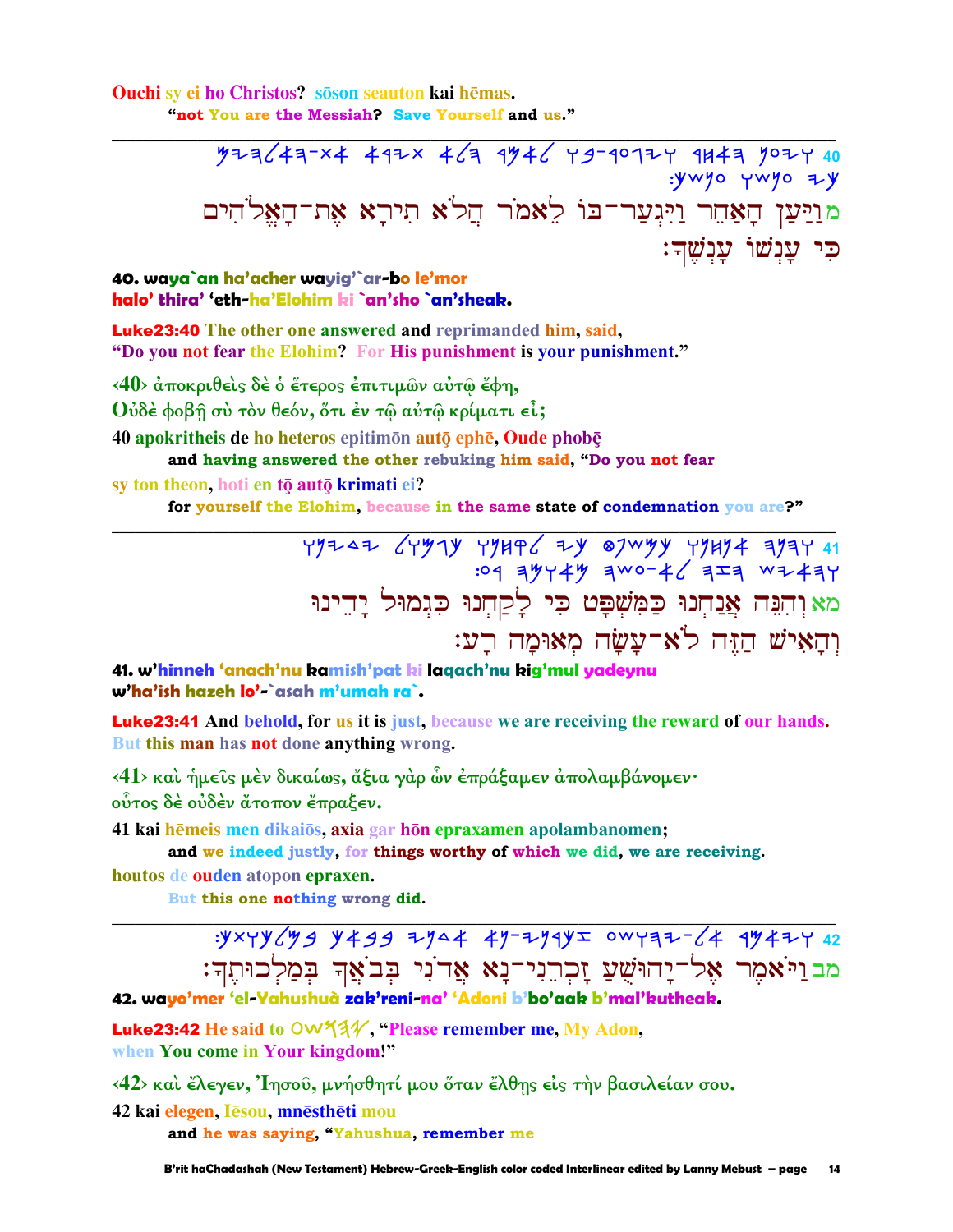hotan elthes eis ten basileian sou. when You come into your kingdom."

> $y'$  274 174 174 12/4 0WYAZ 1742  $.940 - 979$  2490 323x 9723 24 מג וַיֹּאמֶר יָהוּשֻׁעַ אָלְיו אָמֵן אֹמֵר אַנִי לִדְ כִּי הַיּוֹם תִּהְיֶה עִמָּהִי בְּגַן־עֵהֶן:

## 43. wayo'mer Yahushuà 'elayu 'Amen 'omer 'ani l'ak ki hayom tih'yeh `imadi b'gan-`Eden.

Luke23:43 And He said to him,

"Truly I say to you, today you shall be with Me in the Garden of Eden."

<43> και είπεν αύτῶ, Άμήν σοι λέγω, σήμερον μετ' έμου έση έν τῶ παραδείσω.

43 kai eipen autō, Amēn soi legō, sēmeron met' emou esē en tō paradeisō.

and He said to him, "Truly I say to you, today with Me you shall be in Paradise."

XZWWE ZOWY ZZZY 44 : x z o z w x = = 0 w = 40 r q + = - (y - (0 y w k - = y = y מד ויחי כשעה הששית וְהִנֵּה־חֹשֵׁךְ עַל־כָל־הָאָרֵץ עַד הַשָּׁעָה הַתִּשִׁיעִית:

44. way'hi kasha`ah hashishith

w'hinneh-chshe'k `al-kal-ha'arets `ad hasha`ah hat'shi`ith.

**Luke23:44** And it came to pass about the sixth hour, **behold**, there was darkness over all the land until the ninth hour.

<44> Καὶ ἦν ἤδη ώσεὶ ὥρα ἔκτη

καὶ σκότος ἐγένετο ἐφ' ὅλην τὴν γῆν ἕως ὥρας ἐνάτης

44 Kai en ede hosei hora hekte

and it was already about the sixth hour

kai skotos egeneto eph<sup>,</sup> holēn tēn gēn heōs hōras enatēs

and darkness was over the whole land until the ninth hour,

: 52044 5244 AD449 CATES XAJ1 ARMS AMAILY 45 מה וַיֶּחְשַׁךְ הַשָּׁמֶשׁ וּפָרֹכֶת הַהֵיכָל נִקְרְעָה לְשָׁנַיִם קִרָעִים:

## 45. wayech'sha'k hashamesh upharoketh haHeykal niq'r'`ah lish'nayim q'ra`im.

**Luke23:45** The sun was darkened and the curtain of the Temple was torn in two pieces.

<45> του ήλίου έκλιπόντος, έσχίσθη δέ το καταπέτασμα του ναου μέσον.

45 tou heliou eklipontos, eschisthe de to katapetasma tou naou meson.

the sun having been eclipsed, and was torn the curtain of the temple in two.

 $y$ 429 294 99424  $(y$ 41  $(yP99)$  0WYEZ 49PZY 46 : YWJY BJZY 4946 YXYEYY ZAZY ZBY4 4ZPJ4 מו וַיִּקְרָא יָהוּשָׁעַ בִּקוֹל נֵּדוֹל וַיֹּאמֵר אָבִי בִּיָדִך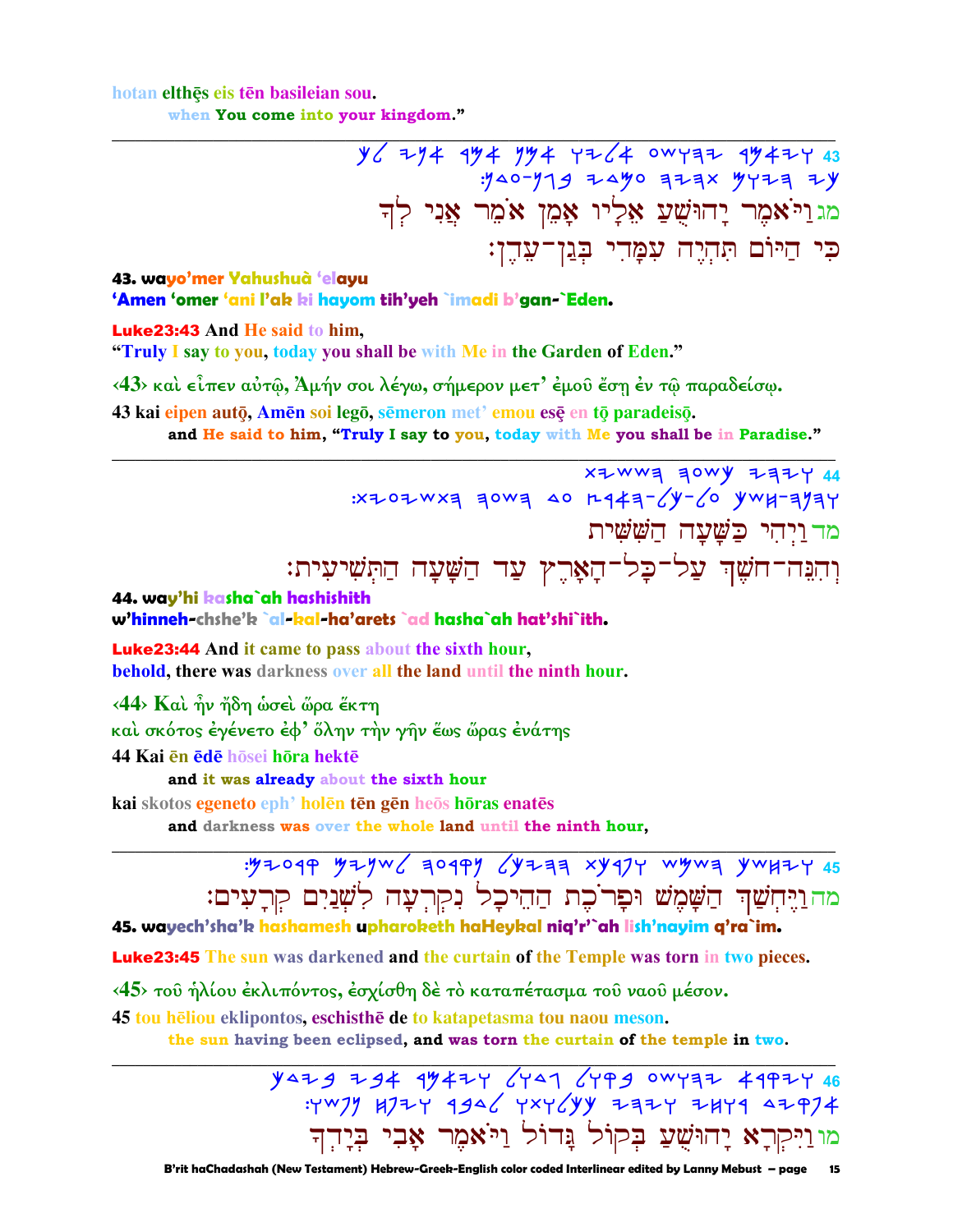אַפִקִיד רוּחִי וַיִּהִי כִּכְלּוֹתוֹ לְדַבֵּר וַיִּפַּח נַפְשׁוֹ:

46. wayiq'ra' Yahushuà b'gol gadol wayo'mer

'Abi b'yad'ak 'aph'qid ruchi way'hi k'kalotho l'daber wayipach naph'sho.

Luke23:46 And OW 14 of called with a loud voice and said, "My Father, into Your hand I entrust My spirit!" And it came to pass when he finished saying this, He breathed out His life.

<46> και φωνήσας φωνη μεγάλη ο Ίησους είπεν,

Πάτερ, είς χειράς σου παρατίθεμαι το πνευμά μου. τουτο δε είπων εξέπνευσεν.

46 kai phōnēsas phōnē megalē ho Iēsous eipen,

and having cried out with a loud voice Yahushua, said,

Pater, eis cheiras sou paratithemai to pneuma mou.

"Father, into Your hands I entrust My spirit."

touto de eipon exepneusen.

And this having said, He breathed out His last.

 $77-7646$   $4799$   $7\times17$   $7\times17$   $7\times17$   $1004$   $101$   $101$   $101$   $101$   $101$  $7777$   $7747$   $777$   $7747$   $794$   $7947$ מזוַיַּרְא שַׂר־הַמֵּאָה אֵת אֲשֶׁר נִהְיָתָה וַיִּתֵּן כָּבוֹד לֵאלֹהִים וַיֹּאמַר אָכֶן הַאִישׁ הַזֶּה צַדְיק הַיַה:

47. wayar' sar-hame'ah 'eth 'asher nih'yathah wayiten kabod l'Elohim wayo'mar 'aken ha'ish hazeh tsadiq hayah.

**Luke23:47** The centurion saw what happened and gave glory to Elohim. He said, "Surely this man was righteous!"

<47> Ίδών δέ ο έκατοντάρχης το γενόμενον έδόξαζεν τον θεον λέγων, "Όντως ὁ ἄνθρωπος οὗτος δίκαιος ἦν.

47 Idōn de ho hekatontarches to genomenon

and having seen the centurion the thing having happened

edoxazen ton theon legon, Ontos ho anthropos houtos dikaios en.

he was glorifying Elohim saying, surely this man was righteous.

 $757$  34193 xy416 y7 F 4x3 1 44 903 9493-694 48  $794^{14}$  4 92-40 7774x awoy 44-64 982939 מחוכל־המון הָעָם אֲשֶׁר הִתְאַסִפוּ לְרִאוֹת הַמַּרְאָה הַזֵּה בְהַבִּיטָם אָל־כַל־אֱשֶׁר נַעֲשַׂה תּוֹפֵפוּ עַל־לִבָּם וַיַּשׁוּבוּ:

48. w'kal-hamon ha`am 'asher hith'as'phy lir'oth hamar'eh hazeh b'habitam 'el-kal-'asher na`asah tophaphu `al-libam wayashubu.

**Luke23:48** When the entire crowd of people that had gathered together to see this sight in looking wholly at what had been done, they beat against their hearts and repented.

<48> και πάντες οι συμπαραγενόμενοι όχλοι έπι την θεωρίαν ταύτην, θεωρήσαντες τα γενόμενα, τύπτοντες τα στήθη υπέστρεφον. 48 kai pantes hoi symparagenomenoi ochloi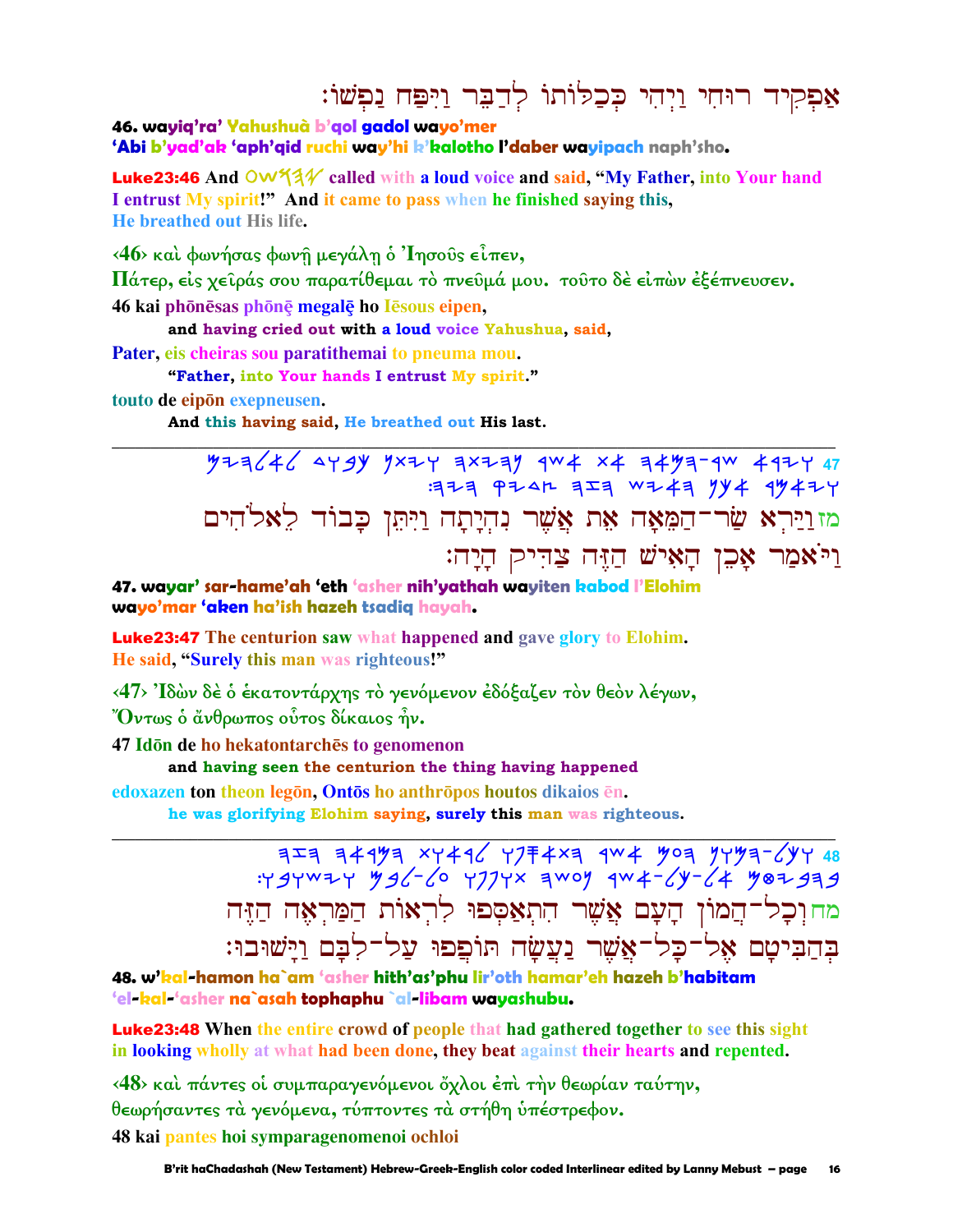and all the crowds having gathered together

epi tēn theorian tautēn, theoreesantes ta genomena,

at this spectacle, having observed the things having happened,

typtontes ta stethe hypestrephon.

beating their chests, were returning.

מט וִכָל־מְיָדִעָיו עַמְדוּ מִרָחוֹק וְגַם־הַנָּשִׁים אֲשֶׁר הָלְכוּ אִתּוֹ מִן־הַנְּלִיל וְעֵינֵיהֶן רֹאוֹת אֶת־אֵלֶה:

49. w'kal-m'yuda`ayu `am'du merachoq w'gam-hanashim 'asher hal'ku 'ito minhaGalil w'eyneyhen ro'oth 'eth-'eleh.

**Luke23:49** All those who know Him stood at a distance, as well as the women who accompanied Him from the Galil, whose eyes had seen all these things.

<49> είστήκεισαν δέ πάντες οί γνωστοί αύτω άπό μακρόθεν καί γυναίκες αί συνακολουθούσαι αύτῶ ἀπὸ τῆς Γαλιλαίας ὁρῶσαι ταῦτα. 49 heistēkeisan de pantes hoi gnōstoi autō apo makrothen

and had stood all the relatives to Him from a distance

kai gynaikes hai synakolouthousai autō apo tēs Galilaias, horōsai tauta.

and the women, the ones following Him from Galilee, seeing these things.

נוְהִנֵּה־אָישׁ וּשָׁמוֹ יוֹסֵף וְהוּא מִן־הַיֹּעֲצִים אָישׁ טוֹב וִצֲדִיק מִן־הַרֲמַתַיִם עִיר הַיַהוּדִים:

50. w'hinneh-'ish ush'mo Yoseph w'hu' min-hayo`atsim 'ish tob w'tsadiq min-haRamathayim`ir haYahudim.

Luke23:50 And, behold, a man named Yoseph, who was one of the counselors, a good and righteous man from the Ramatayim, a city of the Yahudim,

<50> Και ίδου άνηρ όνόματι 'Ιωσηφ βουλευτης υπάρχων

[καὶ] ἀνήρ ἀγαθός καὶ δίκαιος

50 Kai idou anēr onomati lōsēph bouleutēs hyparchōn

and behold a man by name Joseph being a member of the council,

[kai] anēr agathos kai dikaios

and a good man and righteous

 $\frac{1}{2}$   $\frac{1}{2}$   $\frac{1}{2}$   $\frac{1}{2}$   $\frac{1}{2}$   $\frac{1}{2}$   $\frac{1}{2}$   $\frac{1}{2}$   $\frac{1}{2}$   $\frac{1}{2}$   $\frac{1}{2}$   $\frac{1}{2}$   $\frac{1}{2}$   $\frac{1}{2}$   $\frac{1}{2}$   $\frac{1}{2}$   $\frac{1}{2}$   $\frac{1}{2}$   $\frac{1}{2}$   $\frac{1}{2}$   $\frac{1}{2}$   $\frac{1}{2}$  נאאָשֶׁר לֹא־נָטָה אַחֲרֵי עֲצַתַם וּפַעֲלַם וִהוּא מִחֲכֵה לְמַלְכוּת הָאֱלֹהִים:

51. 'asher lo'-natah 'acharey `atsatham upha`alam w'hu' m'chakeh l'mal'kuth ha'Elohim.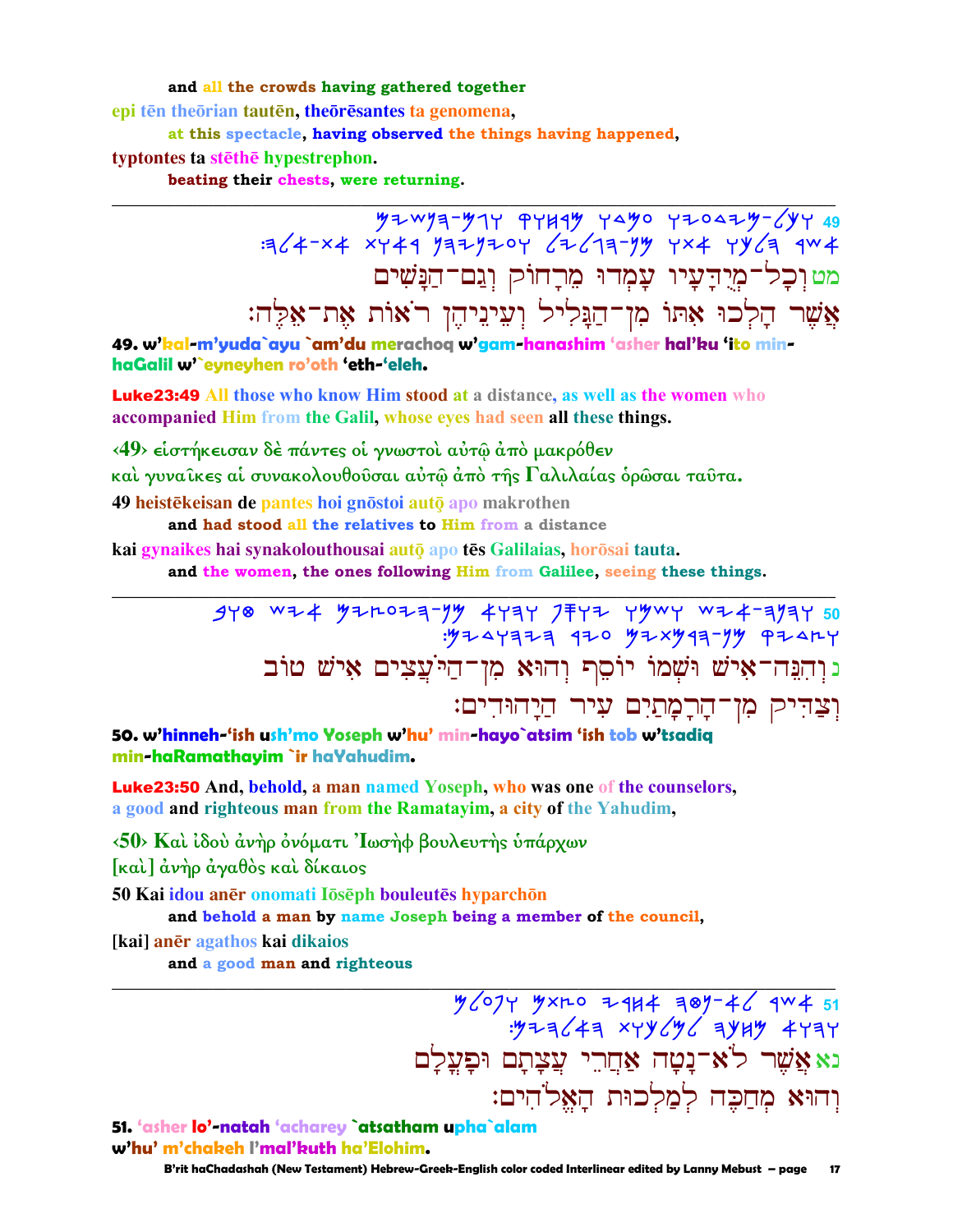**Luke 23:51** who had not gone along with their plan or their actions. He was waiting for the kingdom of the Elohim.

 $\langle 51 \rangle$  - ούτος ούκ ήν συγκατατεθειμένος τη βουλη και τη πράξει αύτων άπό Άριμαθαίας πόλεως των Ίουδαίων, ος προσεδέχετο την βασιλείαν του θεου,

51 - houtos ouk ēn sygkatatetheimenos tē boulē kai tē praxei autōn -

this one had not consented with the council and their action

apo Harimathaias poleos ton Ioudaion, hos prosedecheto ten basileian tou theou,

from Arimathea, a city of Judea, who was waiting for the kingdom of the Elohim,

:0WY3Z XZY1 X4 YYYY (4WZY FYQ(Z)-(4 W1ZY 52 נב ויגשׁ אל־פילטוס וישׁאל ממנוּ את גוית יהוּשׁע:

52. wayigash 'el-Pilatos wayish'al mimenu 'eth g'wiath Yahushuà.

Luke23:52 He approached Pilatos and asked him for the body of OW53V.

<52> ούτος προσελθών τω Πιλάτω ήτήσατο το σώμα του Ίησου

52 houtos proselthon to Pilato etesato to soma tou Iesou

this one having approached Pilate asked for the body of Yahushua

33 74742 744 744445 6744444<br>۳+۳ 44% 6494 1446 64% 1446 40% 444 744 744% 744 נגולור אתה ויכרכה בסדינים וַיְשִׂימֶהָ בְקֶבֶר חָצוּב בַּסָּלֵע אֲשֶׁר עֲדֶן לֹא הוּשַׂם־בּוֹ אַדָם:

53. wavored 'othah wavik'r'keah bis'dinim

way'simeah b'geber chatsub basala` 'asher `aden lo' husam-bo 'adam.

**Luke23:53** And he took it down and wrapped it in sheets, and he placed it in a tomb hewn into the rock where no man had been placed yet.

<53> και καθελών ένετύλιξεν αυτό σινδόνι

καὶ ἔθηκεν αὐτὸν ἐν μνήματι λαξευτῷ οὗ οὐκ ἦν οὐδεὶς οὔπω κείμενος.

53 kai kathelōn enetylixen auto sindoni

and having taken down the body he wrapped it in linen

kai ethēken auton en mnēmati laxeutō hou ouk en oudeis oupō keimenos.

and placed it in a hewn tomb where was not anyone yet laid.

30213 xgway xgw gqo yyzay 54 נד והיום ערב שבת והשבת הגיעה:

54. w'hayom `ereb Shabbat w'haShabbat higi`ah.

**Luke23:54** The day was the preparation of Shabbat, and the Shabbat was arriving.

<54> και ήμέρα ήν παρασκευής και σάββατον έπέφωσκεν.

54 kai hēmera ēn paraskeuēs kai sabbaton epephōsken.

and it was the day of preparation and the sabbath was dawning.

YZ414 XYY (3 (Z (13-14 YX4 Y 49 4W 4 42WY 3-144 55